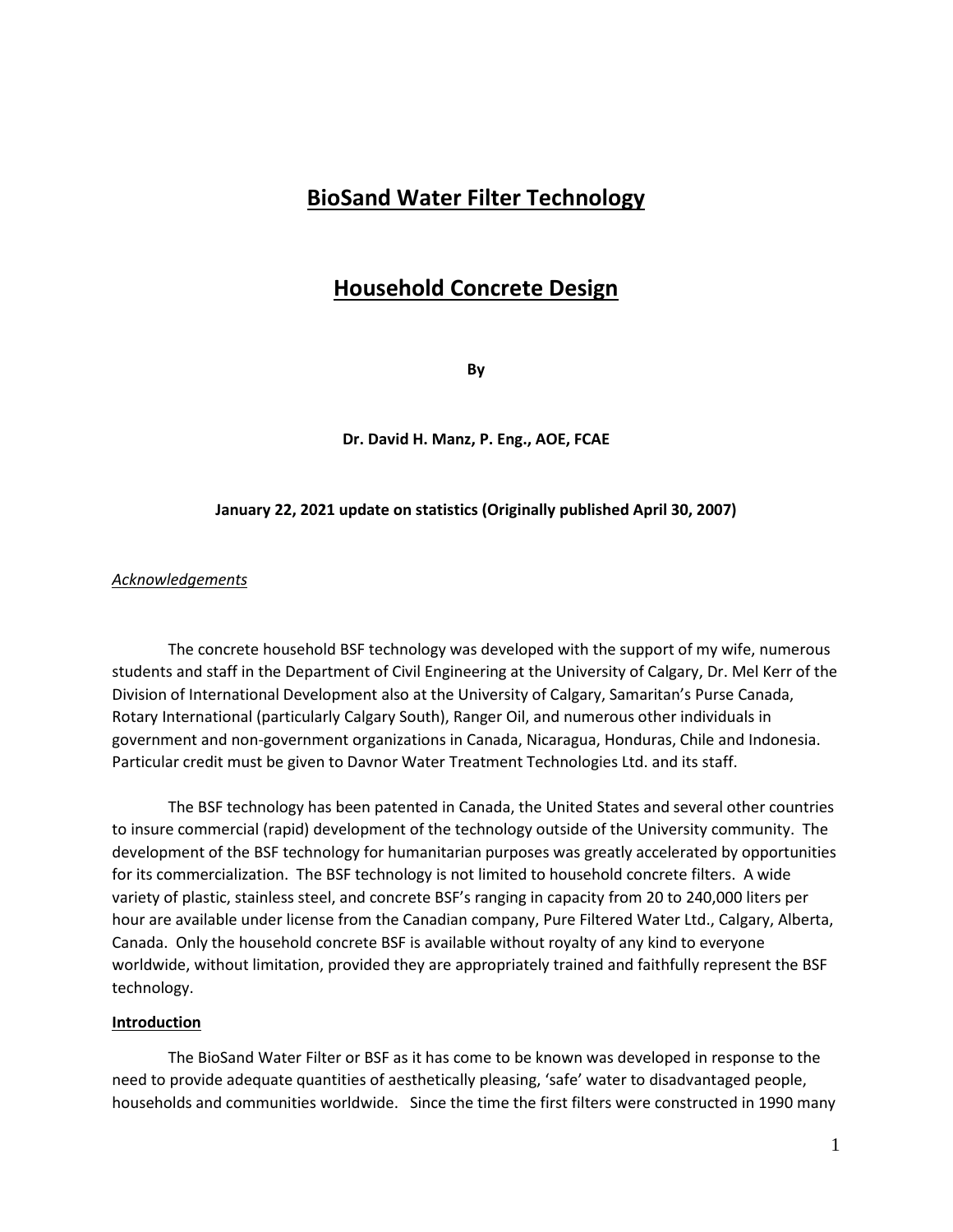thousands of household concrete BSF's have been built and operated. The BSF technology has been subject to continuous performance and consumer evaluation. In every study BSF's have been proven to be an effective, affordable, robust, appropriate, accepted and sustainable water treatment technology. The BSF technology has lived up to the expectations and is fulfilling the role envisioned. Most important the BSF technology has been proven to greatly improve the health of its users. According to recent estimates (2020) there are over 2,000,000 BSFs installed in most developing countries worldwide. A Google search using 'BioSand Water Filter' will yield over 800,000 sites (1,500 sites in 2007). The use of the BSF technology is growing rapidly.

The household concrete BSF technology has been made available to all those who wish to take the appropriate training. In so doing they assume the responsibility for implementing the technology as instructed and to pass on their knowledge with integrity.

There is considerable published knowledge on water treatment; slow sand filtration in particular, authored by many scientists, engineers and health workers. All information that could be found was considered in the development of the BSF technology. The quality of water that a treatment system must produce to be safely consumed by humans is well established. Water treatment plant design, construction, operation and maintenance are also well understood and are constantly being advanced. New information is always being written and published and when discovered is carefully reviewed in the hope that additional insights would be found that might provide opportunities to improve the BSF technology.

Scientific publications are being prepared that complement this paper. They will cite all relevant published work and independent research that was performed to develop the BSF technology. The BSF technology can only improve.

I have eagerly followed (from afar) the implementation and training programs initiated by my students and their students. I have continued to participate, albeit in a comparatively minor way, in the technology transfer process. I have visited many BSF projects around the world and observed how the BSF's were being constructed and used. Several unexpected and problematic innovations were discovered, which in every case were attempts to further assist in the acceptance and ease of dissemination of the BSF technology. Though well intended many of these innovations actually compromised the BSF technology. Training programs can always be improved and with the realization of the potential of the internet I am finally in a position to provide necessary technical support to those who want or need it. The purpose of this paper is to describe the development, knowledge and the present design of *the concrete household BioSand Water Filter* in a manner easily understood by readers who may or may not have advanced training in water treatment engineering. This paper and the others published on the manzwaterinfo.ca web site are intended to be a resource on BioSand Water Filter technology that can be easily accessed anywhere in the world.

### **Community Scale vs. Household Scale**

A question frequently asked is "Why a household water filter and not a community-based system?" The answer is that members of individual households living in a truly disadvantaged community will be responsible and take care of a product that they own and helps them whereas they do not usually feel the same sense of ownership and responsibility for a shared community-based system.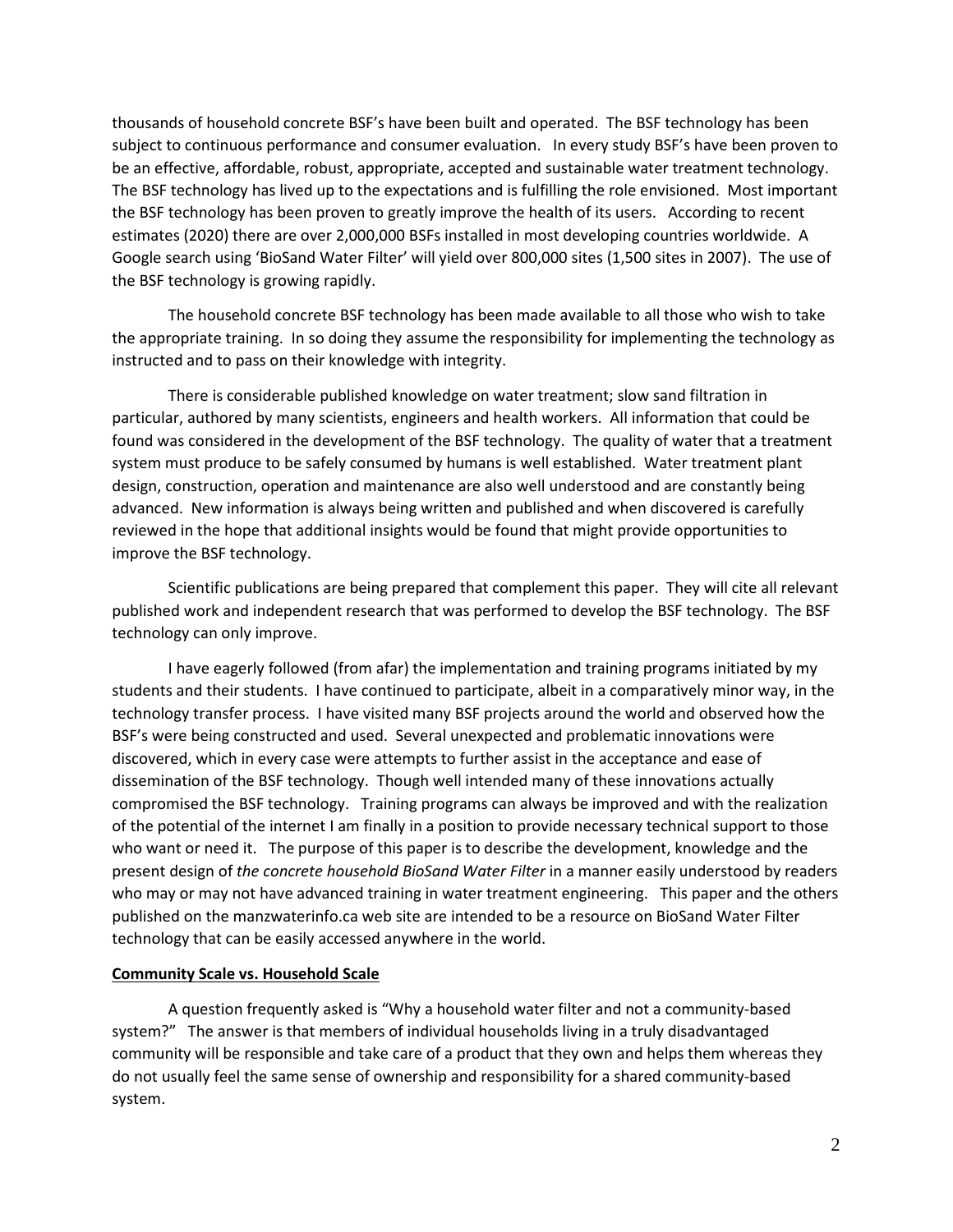Community based projects can be put at risk of collapsing if as few as 10% of participants do not financially support the project. When a community-based project collapses everyone loses – 100% loss of the benefits of the intervention. If the community was using household systems, a 90% acceptance would mean exactly that 90% acceptance, 90% of the community would continue to benefit from the intervention – 10% simply would not use it (for their own reasons). The filters would continue to be used by the target population. It is not uncommon to find 98% of the households in the community using the household concrete BSF.

Community scale systems are often technically more complex, require external energy supplies to operate, require more skilled individuals to implement (instructors and trainers), cost much more than household-based projects (and will never be implemented), and require a high degree of cooperation within the community to be sustainable. A household concrete BSF can be provided one household at a time, require relatively little money and few outside resources. Very large projects can be started slowly by installing a few filters and developing required knowledge and skill sets first. The household BSF technology is very simple to use correctly in a sustainable fashion. BSF projects can be implemented successfully by as few as one dedicated individual.

Community based systems and projects that involve many household systems can also be put at risk if funds are mismanaged. The larger the sums of money being managed the greater the probability mismanagement will occur. Unfortunately, funds must be collected from consumers and properly managed to sustain a community based BSF system, (to hire operators). This is not true when each household has its own BSF and is responsible for its proper use.

When communities are large, more sophisticated or more complex water treatment technologies need to be used larger community based BSF water treatment systems are ideal. Some communities have a culture of cooperation that also provides the ideal environment for communitybased systems. Community scale BSF treatment systems can provide a level of service unavailable when individual household filters are used.

There is a role for both household and community based BSF technology. Information is forthcoming as to how to implement community based BSF technology without any violation of commercial interests and patents.

### **Origin and Development of BioSand Water Filtration Technology**

The technology used in the BSF has been described as a variation of *'traditional slow sand filtration'*, a water treatment method said to be developed in England in the first half of the nineteenth century. The original slow sand filters were found capable of removing offending particulate matter and substantially reducing or eliminating pathogen hazards. The BSF technology *evolved from knowledge of* traditional slow sand filtration for which there is a vast wealth of know-how pertaining to its use, design and performance developed and well documented over the past one hundred and seventy years. Traditional slow sand filtration could be considered a 'mature' technology by the turn of the twentieth century and is implemented in virtually the same manner to this day.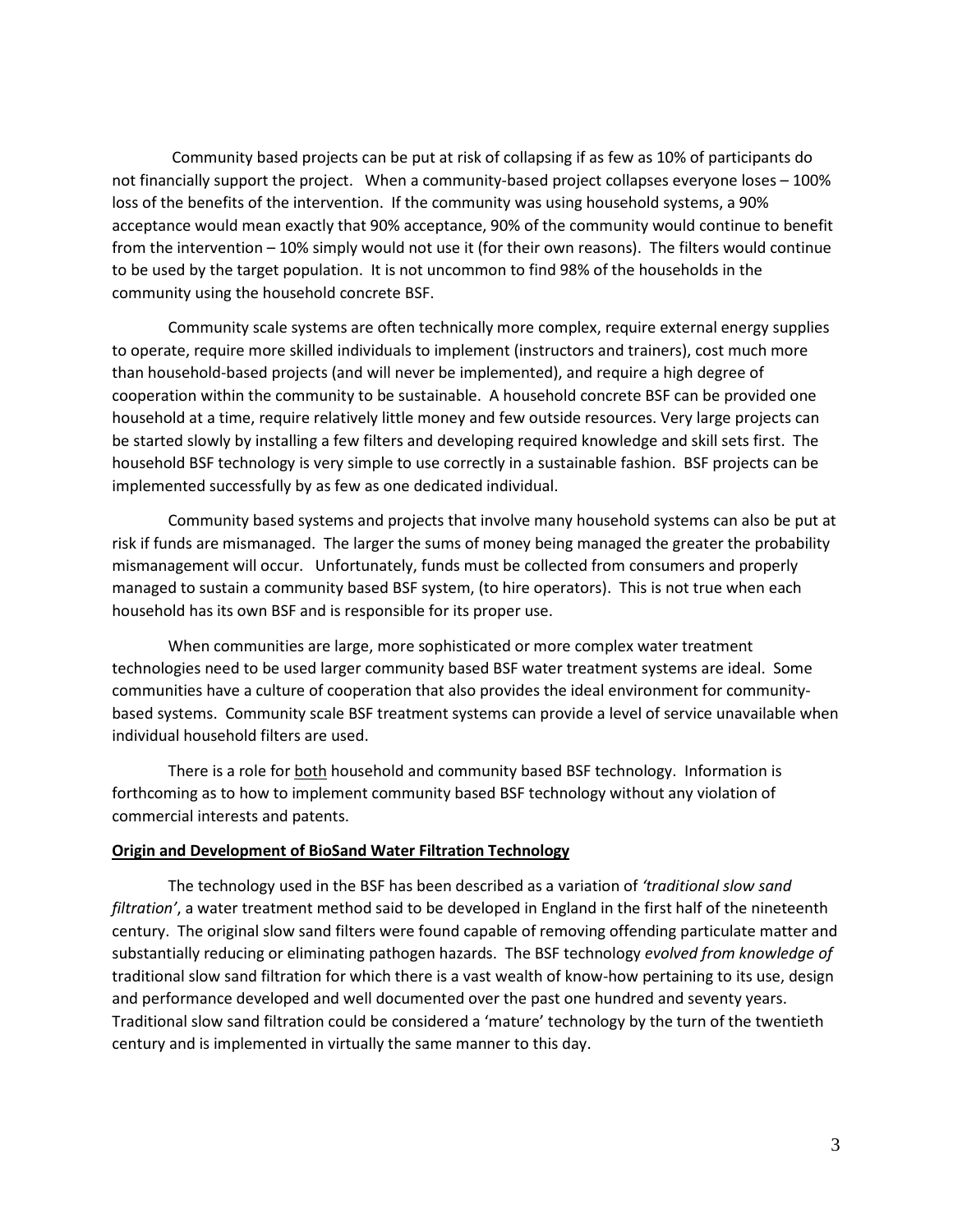The BSF technology includes several important innovations not used in traditional slow sand filtration and can correctly be considered a *new fine sand water filtration technology* with treatment capabilities similar to traditional slow sand filtration.

The filtration process used in BioSand Water Filters is known as *'intermittently operated slow sand filtration'* alluding to the fact that the process may be used successfully on a demand basis in contrast to 'traditional' slow sand filtration which needed to be operated more or less continuously to provide acceptable water treatment. (BSF technology should be not be confused with intermittently operated sand filters that provide partial treatment of municipal wastewater.)

Filtration of water through fine sand is a very old treatment process that has been used by various societies for several thousand years. Traditional slow sand filtration evolved from those experiences; its utility identified by the apparent health improvement of the people living in communities provided with the treated water. Slow sand filtration as used in large communities could not easily be adapted for household use because of the need for continuous operation – a difficult constraint to overcome. Other types of household sand filters were still considered useful because they removed most of the suspended particles from the water improving its aesthetics; but these filters could not adequately remove water borne pathogens – the water was still unsafe to drink. The concrete household BioSand Water Filter combines all of the treatment capabilities of traditional slow sand filtration with the convenience of use of traditional household sand filters.

# **Performance Objectives Considered in the Development of the BioSand Water Filter Technology**

The development of the BioSand Water Filter technology has considered the needs of the users or consumers of the product, the manufacturers, the various marketing and distribution systems, methods of technology transfer and the nature of project support and funding or financing. It was considered very important to respect the knowledge and views of water treatment specialists and regulatory agencies.

Several objectives were identified and are presented in terms of their association. If all of the objectives were satisfied the water treatment provided by the household BSF technology could be considered:

- 1. Effective
- 2. Appropriate
- 3. Affordable
- 4. Desirable and
- 5. Sustainable;

and significantly advance the cause for provision of safe water to the disadvantaged communities of the world.

# **Consumer Objectives**

The objectives of the end user of the BSF, the people who live in the target households, were most important. The BSF needed to:

1. Provide effective treatment to water supplies typically used by the community without using any additional chemicals (or a minimum amount of chemicals) to produce water safe for human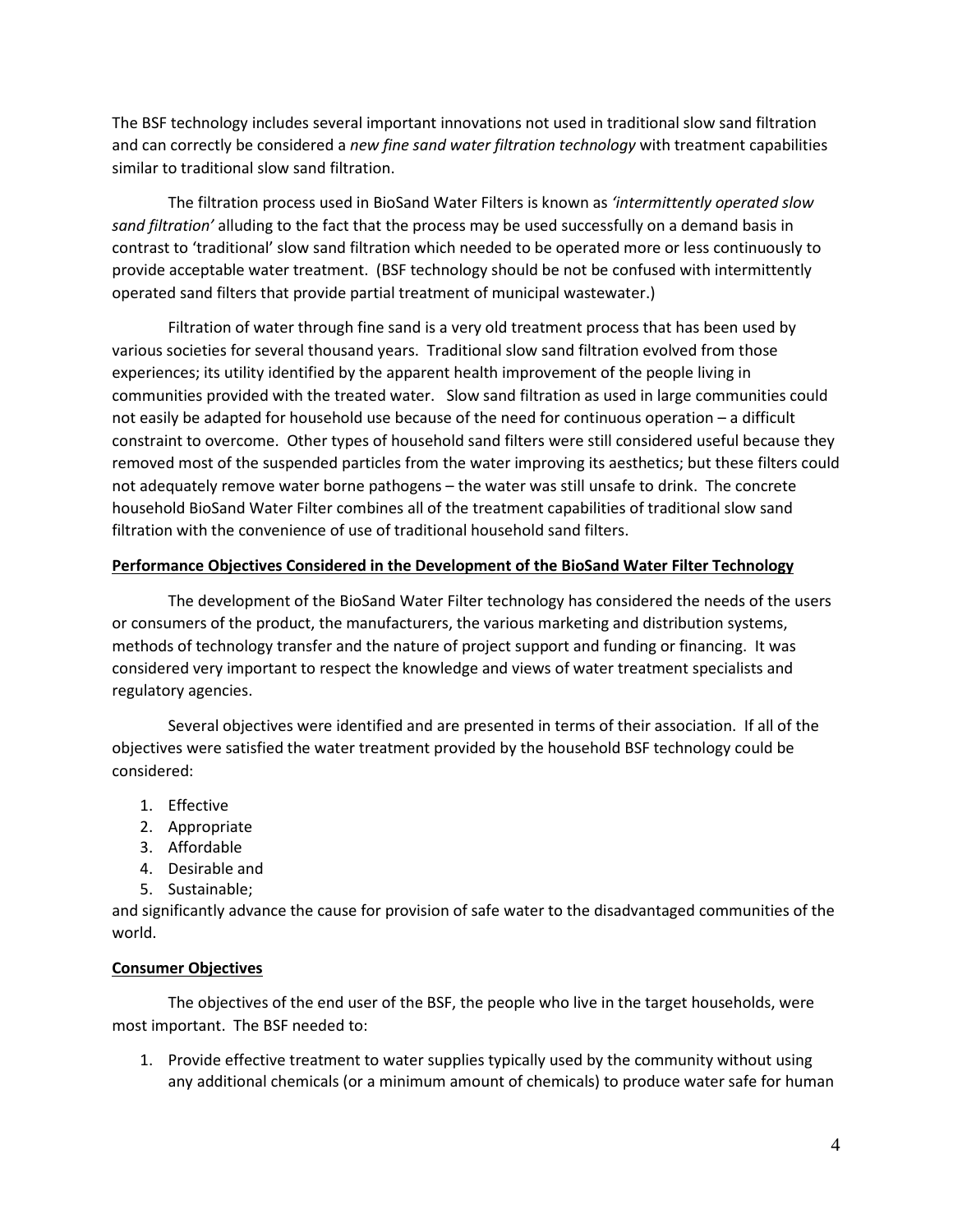consumption. (Ideally, the BSF would produce water that would meet the drinking water guidelines advocated by the World Health Organization.)

- 2. Guarantee the production of safe water only (absolutely no possibility of producing unsafe water).
- 3. Produce adequate volume of water for ten persons, in a reasonable period of time, for drinking, food preparation, cooking, cleaning eating utensils, cleaning utensils used for preparing the food, cleaning surface areas used for eating and for food preparation, and for personal hygiene.
- 4. Be affordable to the least advantaged in the community (Minimum or no subsidization).
- 5. Be easily accommodated in the homes of the target community.
- 6. Be convenient to use by healthy people of normal physical size and health.
- 7. Accommodate the water use habits of the household.
- 8. Be easy to use correctly with minimum of training.
- 9. Be easy to correctly maintain with minimum cost and with minimum training (Preferably no cost).
- 10. Be robust and difficult to damage.
- 11. Be easily repaired if damaged.
- 12. Be locally available.
- 13. Have local technical support.
- 14. Have a useful life of ten years or more.
- 15. Become a desirable household appliance.

## **Manufacturer Objectives**

It was always believed that a condition for the successful introduction of the BSF technology opportunities for local manufacture needed to be maximized. The objectives were to:

- 1. Design a water filter that could be manufactured locally.
- 2. Be manufactured using locally available materials.
- 3. Be manufactured using locally available equipment.
- 4. Be manufactured using the local labour force.
- 5. Develop BSF designs that could be easily manufactured with a minimum of flaws and breakage.
- 6. Be easy to move and transport with a minimum of breakage.
- 7. Be marketed at a price consumer could afford while making a reasonable profit.
- 8. Be easily and reliably installed.
- 9. Required minimum technical support.
- 10. Be manufactured and marketed in a manner compatible with the local business culture.
- 11. Design a 'complete manufacturing system' that facilitated 'complete technology transfer' to local manufacturers with minimum of effort and minimum of technical support.

# **Marketing Objectives**

Marketing any technology is a complex process. The word marketing is used rather than donation because it was always believed that the sustainability of any technological intervention would require that the product be affordable to the local population without subsidization. For this to be true the BSF needed to be desirable and affordable to the intended consumer (purchaser). The manufacturer needed to make a reasonable profit. The margin between what the consumers were willing to pay and the price the manufacturer needed to realize should allow local retailers and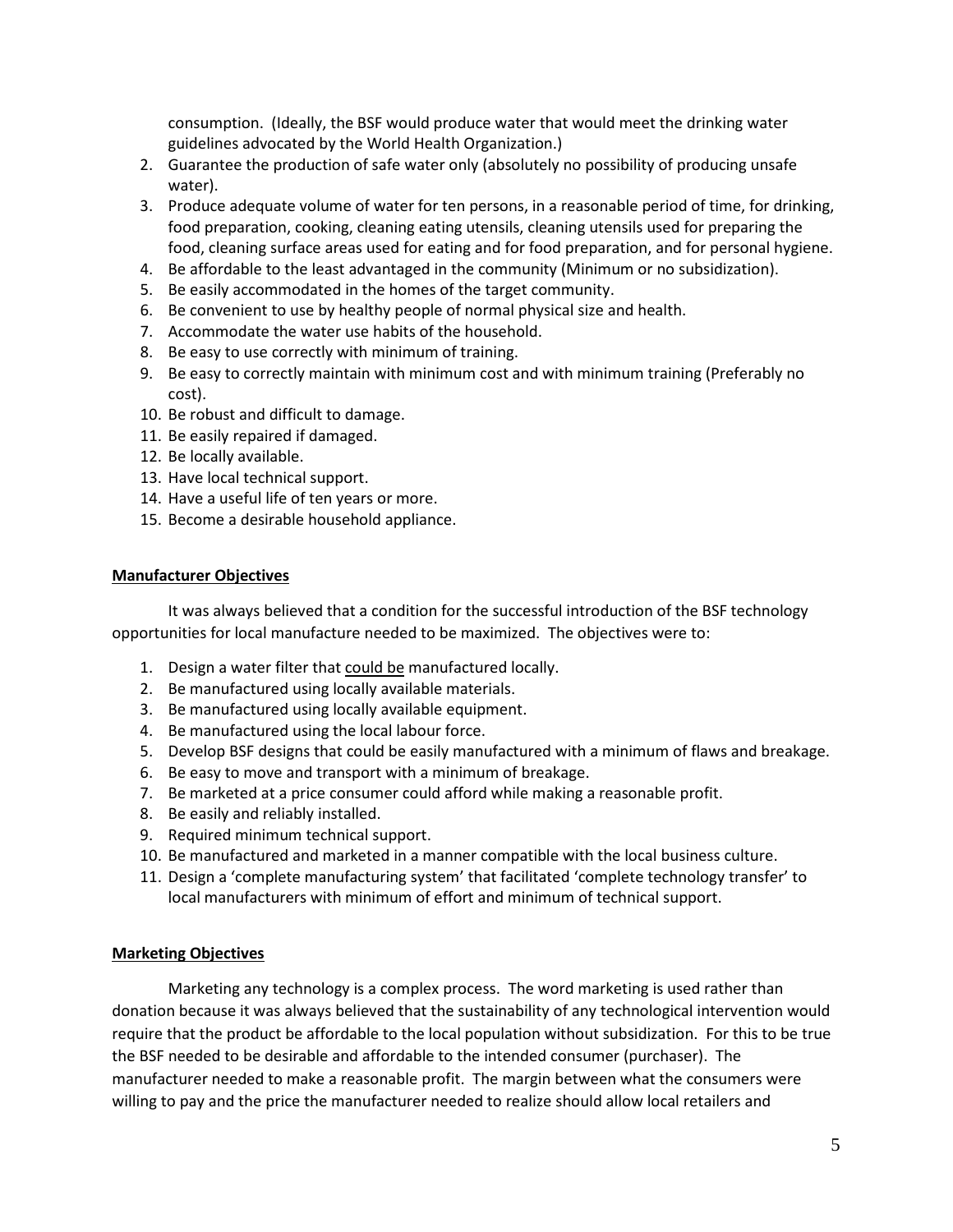distributors who sell directly to the consumer to make a profit. If by some chance the manufacturer and the retailer were the same there was even greater probability that technology intervention would be a success.

The distinction between consumer and beneficiary is very important from the point-of-view of the 'user' of the BSF technology and also from the point-of-view of the providers of the BSF technology. The 'user' is empowered if they can choose, through their own purchasing power, the means with which they are provided safe water – the 'user' has dignity and responsibility. If the 'user' likes the product they will purchase it. If the product is found to be useful users will advocate it. User *opinion* in these circumstances is both valid and important to the successful dissemination of the product. "If my neighbor, who I respect, thinks the product he *purchased* is good, I might seek to acquire it too." In this 'empowered' environment conventional market survey assessments, (usually anecdotal), are appropriate when assessing the utility of a particular technical intervention.

When 'users' are considered 'beneficiaries', they are not empowered and they know this. There is an unbalanced relationship between beneficiary and benefactor. Beneficiaries are not empowered and may feel the unwelcome need to express gratitude whether they truly feel this or not. In unfortunate circumstances the benefactor of the technological intervention may believe that the beneficiary should be grateful for any help they receive. This unbalanced relationship should be avoided wherever possible (except for emergencies and other circumstances of desperation). User opinion in these circumstances is likely not valid.

The manner with which a technical intervention is implemented will determine the success of the intervention as measured using 'market survey' and 'impact assessment' approaches. A successful intervention must consider local manufacture and retailing to a market that sees the benefit of a product they can afford and are willing to purchase (at least pay a portion of the cost), in this case the concrete BSF.

The 'design' of the BSF, including its manufacture, installation, operation, maintenance, and technical support carefully considered the intervention dynamics described.

#### **Technology Transfer and Support Objectives**

It was critical to develop a product that functioned well, in all respects, without reliance on continual external technical (or financial) support from agencies or organizations outside of the country and me in particular. First, all aspects of manufacturing, marketing and consumer use should be successful at the local level. 'Local' could mean community, state or country. Second, technology transfer should be very reliable and efficient at the local level. Third, technology transfer should be very reliable and efficient to individuals and organizations who wish to participate in the technology transfer process. The objective was to allow the BSF technology to spread throughout the world by whatever means available. This could only be achieved if the cost for technology transfer and technology support were minimized.

As mentioned, the BSF technology was developed on the basis of accepted science and engineering concepts. Any chance that the technology could be manufactured and used in an 'incorrect' was to be minimized or avoided if possible.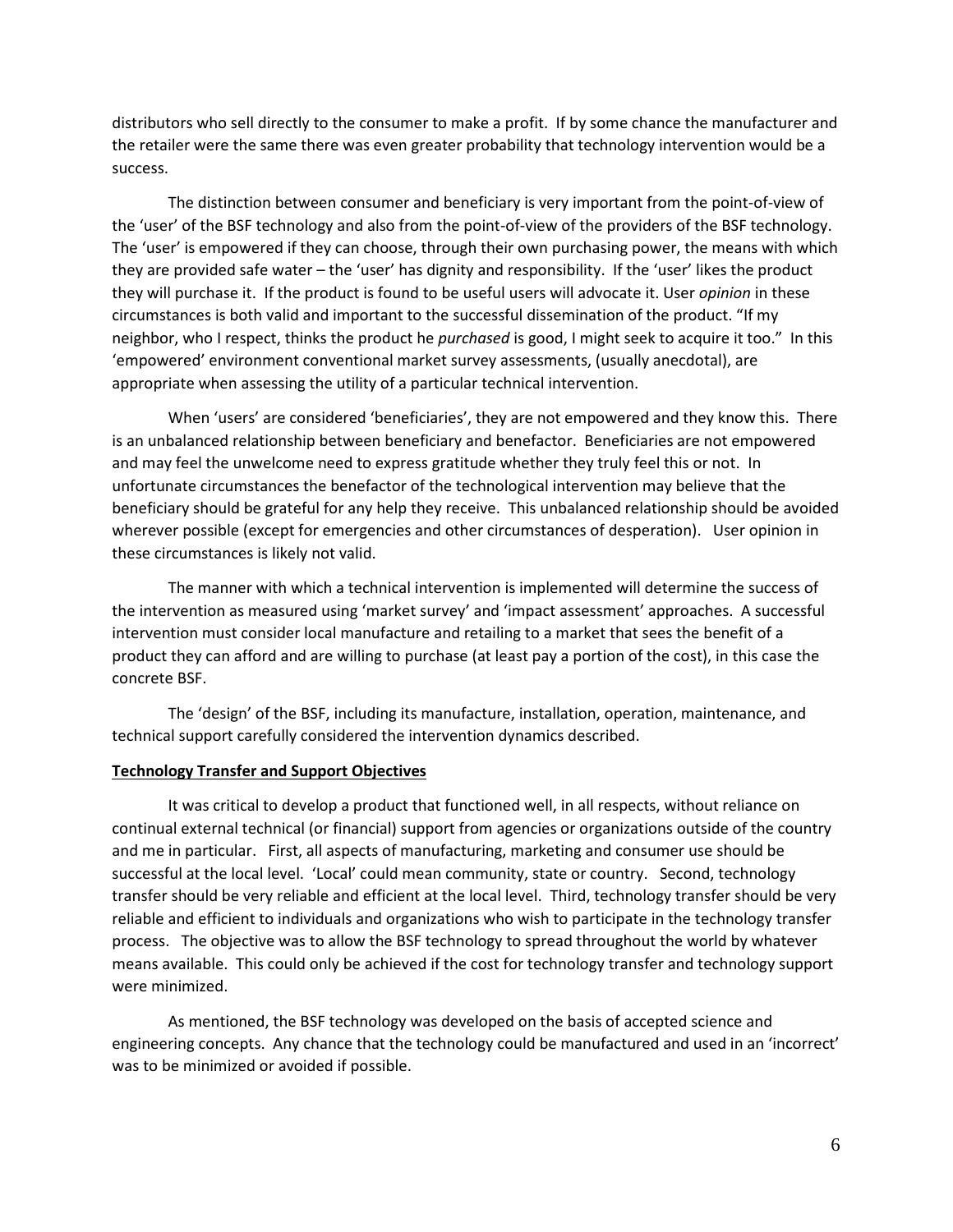The BSF technology needed to perform consistently well in every circumstance. Performance evaluation of the technology was inevitable, welcome and important to the business communities, donors, implementing organizations, politicians, bureaucrats and regulatory authorities. Satisfactory performance evaluation would ensure that the BSF technology could spread around the globe to wherever it was needed. Poor or inconsistent performance would effectively thwart this objective. The only way to guarantee consistent performance was through consistent technology transfer and appropriate use of the BSF technology.

Technology transfer was always viewed as one of the most important and most difficult of the design objectives that needed to be satisfied.

### **Funding objectives**

There are numerous individuals and organizations that wish to support humanitarian projects of merit worldwide. Each has their own criteria for providing support and has their own ability to contribute.

National and provincial governments and multi-national agencies are particularly sensitive to project optics and have developed certain criteria for assistance, which reflect their political objectives and concerns. Projects that do not meet their criteria simply will not be funded. The problem is that their criteria are just that – their criteria, which may not be considered acceptable or achievable by a great many (most) other funders of BSF intervention projects. Often all an individual or organization wishes to do is provide safe drinking water realizing that this alone will make a tremendous difference to the wellbeing of the people. Issues such as gender equality, religion, participatory development, microbusiness development, etc. are very important but not to everyone wishing to support a BSF project.

The ability to enable technology transfer to individuals and organizations who wished to generate their own funding, in whatever manner they wish or are able, to take the BSF technology anywhere in the world was considered a primary objective.

The BSF technology was designed to empower individuals who wished to participate in bringing safe water to the disadvantaged in the world perhaps by funding as few as one filter or as many as they wish or to individuals and organizations who wished to actually perform the technology transfer locally or in any place in the world.

### **Sand-in-a-Barrel Household Water Filters**

Sand-in-a-barrel household water filters have been used for thousands of years in many countries around the world. See Figure 1 below, which shows typical sand-in-a-barrel designs.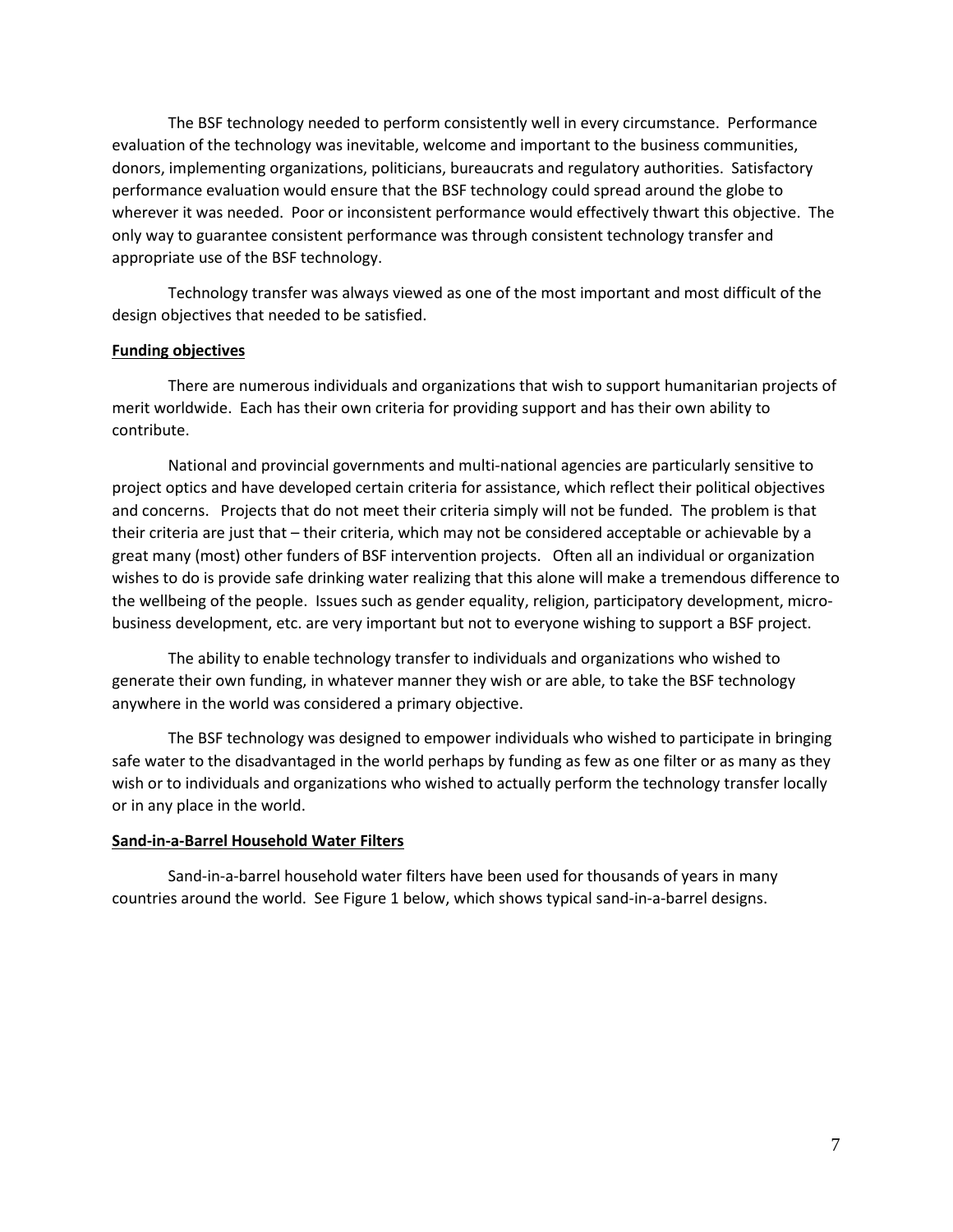

Figure 1. Sand-in-a-barrel filters.

The concept of passing water through fine sand to remove particulate material appears to be intuitive. Many people label fine sand filtration 'nature's way'. Rain falls on the soil, filters through the ground (sand) and accumulates in the aquifer and is safe to drink. As elegant as these ideas are, they may simply not be true. The possibility that particulate free, colorless water might not be pure and safe to drink could not be explained until the invention of the microscope and the confirmation of germ theory in the latter half of the nineteenth century.

It is probable that the desire to provide particulate free, colorless water to an entire community in the early nineteenth century lead to the discovery of the impact of fine sand filtration on health. Introduction of community scale fine sand filters resulted in significant reductions in the number of cases of serious water-borne diseases such as typhoid and cholera. The original objective might simply have been to remove offending particulate material from the water so that the distribution pipes remained clear – no one really knows. The water filtration technique using fine sand filters of similar design became known as 'slow sand filtration'. It is reasonable to hypothesize that the only difference between the successful 'community scale' fine sand filter and the 'household scale' fine sand filter was that the community scale filter was operated more-or-less continuously in order to insure that treated water reservoirs were kept full. Continuous flow through household fine sand filters isn't usually practical. Household filters are typically operated on a demand or as needed basis and are allowed to stop and often completely dewater. Even if household sand-in-a-barrel water filters were physically similar to slow sand filters they would still not provide comparable pathogen removal performance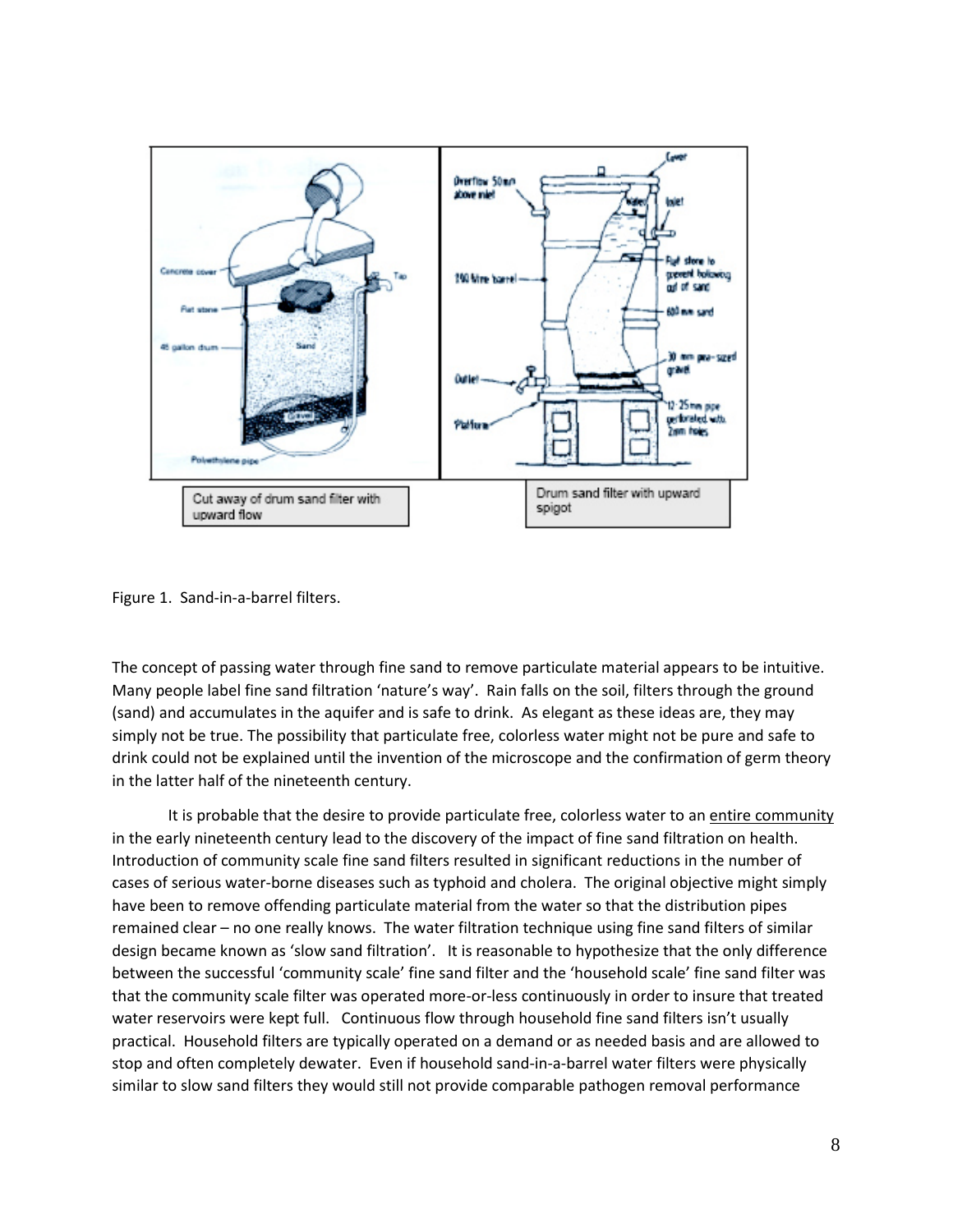because they were incorrectly operated. It appears that the motivation to provide entire communities with water through piped systems ultimately lead to the 'discovery' of slow sand filtration.

#### **Traditional Slow Sand Filtration**

#### History

The health impact attributed to the use of continuously operated fine sand filters to purify urban water supplies resulted in the development of the design of 'traditional slow sand filtration'. The development of the microscope and the association of specific water borne microorganisms with several serious human diseases provided the incentive to build more of the same types of water treatment facilities throughout Europe and the world. Careful accommodation of the numerous engineering constraints inherent to the construction and operation of large capacity water treatment, storage and distribution facilities, that incorporated the successful filtration processes, resulted in acceptable, efficient designs for slow sand filters using the construction technology of the day. Slow sand filtration was a 'mature technology' by the turn of the twentieth century. Standards for construction of slow sand filters have not significantly changed since; hence, the name 'traditional' slow sand filtration. Traditional slow sand filtration has existed for more than 170 years.

#### Description

Slow sand filtration mechanically removes parasites and larger particles but relies on biological processes to remove bacteria and viruses. Rapid sand or pressure sand filtration is characterized by high rates of flow (ten to fifty times that of slow sand filtration) and lack of use of biological processes. Neither of these high-rate filtration processes, operating alone, is capable of removing or deactivating any water borne pathogens. However, water treatment systems that do use the high-rate filtration processes in conjunction with the use of coagulants and clarification are capable of effectively and economically treating raw water of much poorer quality than traditional slow sand filtration and their use became standard despite being more complex and expensive to operate. It is the apparently simple, robust, 'stand-alone', one process water treatment system characteristics of traditional slow sand filtration that are its appeal. It is important to understand the slow sand filtration process to clearly understand its advantages and disadvantages and to understand the filtration process used in BioSand Water Filters.

(There have been quite a number of attempts to modify traditional slow sand filter design, particularly the nature of the media used in the filter. At different times, various forms of activated carbon, zeolite and other adsorbing substances have been introduced and their use even patented; but, all of this family of innovations have ultimately been proven unwelcome modifications and are not used. As well, porous membranes have been introduced and patented in order to simplify slow sand filter maintenance and these innovations have also proved unwelcome and are not used.)

A slow sand filter consists of a column of fine rock 'sand-like' media underlain by two or more layers of coarser rock aggregate that form the underdrain to allows the filtered water to efficiently flow through the filter. See sketch of a vertical section of a slow sand filter in Figure 2. The top most layer of the underdrain is sized to prevent the fine filter media from plugging the underdrain. Water is pooled to a depth of one meter on the top of the filtering media and flows through the media into the underdrain where it is collected and allowed to leave the filter. Particulate material is collected at the interface of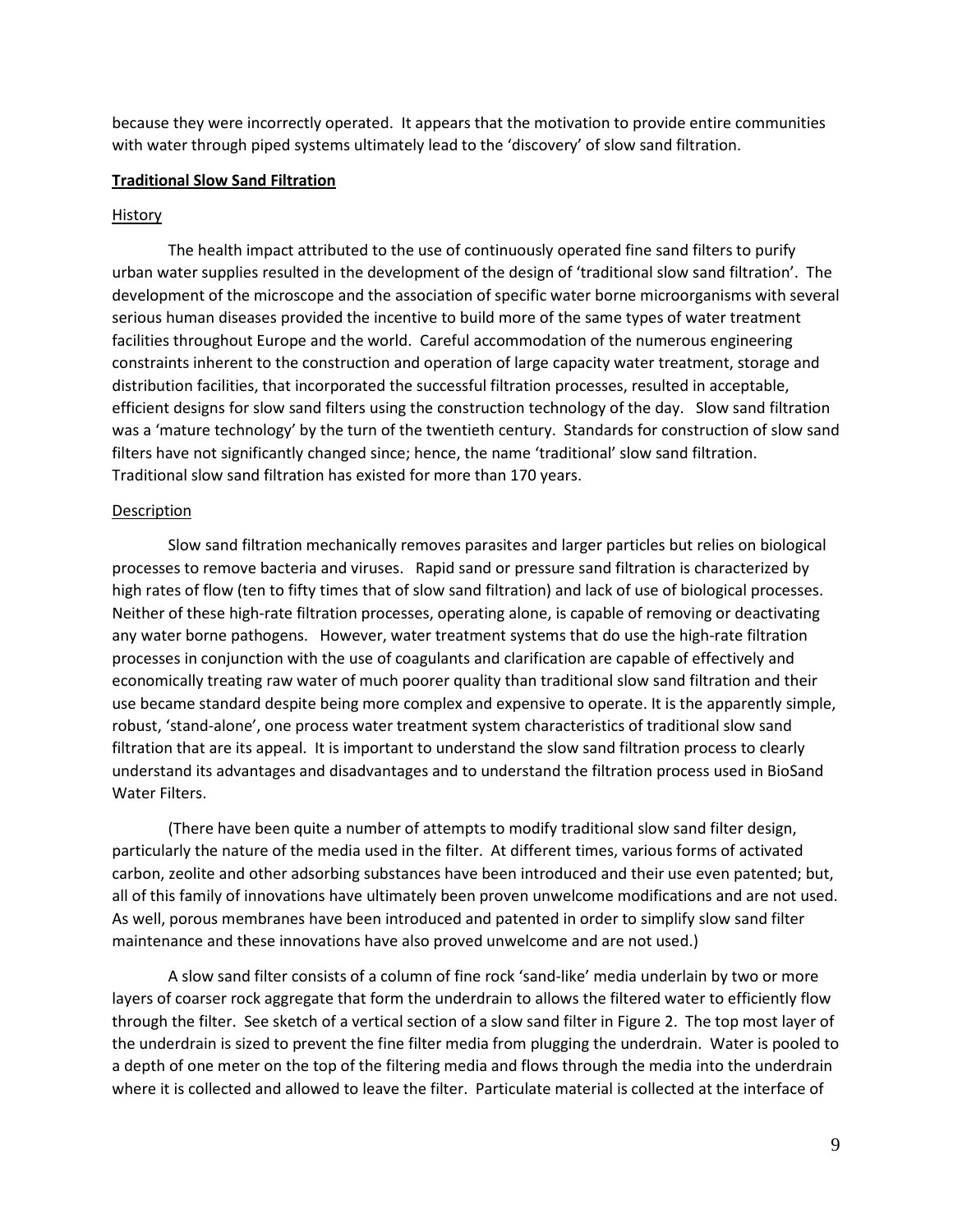the pool of water and the top of the fine filtering media. The accumulation is known as the 'schmutzdeke', (pronounced *sha - mutz – dek – a* with accent on the second syllable), a German word that means 'dirty blanket'. The schmutzdeke is associated with the ability of slow sand filtration to remove microorganisms and improved ability of slow sand filters to remove particulate material. Slow sand filters are known to remove 100% of parasites, up to 100% of bacteria and viruses and all particulate matter greater than colloidal (clay) sized particles.

Removal of parasites and larger microorganisms (helminths for example) and almost all particulate matter occurs as a result of mechanical straining.

Removal of bacteria and viruses occurs as the result of several processes, one of the most important being 'biological water treatment'. Bacteria and viruses may be free floating, attached to other much larger particulate material suspended in the water or exist in the digestive tracts of much larger organisms (such as protozoan) that also live in the water. Those bacteria and viruses on the larger particulate material or living in the digestive tracts of larger microorganisms will be removed when the particulate material or the larger microorganism is removed. Free floating bacteria and viruses are too small to be 'sieved' or 'mechanically filtered' from the water but some physical removal does occur when the turbulent motion of the water cause them to be jammed into small spaces between particles and into small fissures in the particles themselves. Some of the free-floating bacteria and viruses may attach to the surfaces of the top most part of the fine filtering media and on to the schmutzdeke as it forms – a form of biofilm. Considerable bacteria and viruses may be removed by predation. Organic material, living or dead, captured by the filter become part of the food chain that evolves on the surface of the filtering media and only a centimeter or so into the filtering media. The greater depth of the slow sand filter is credited with the deactivation (loss of ability to reproduce) of viruses. It has been observed that the water must contain significant levels of oxygen above the schmutzdeke for slow sand filters to achieve efficient removal of bacteria and viruses.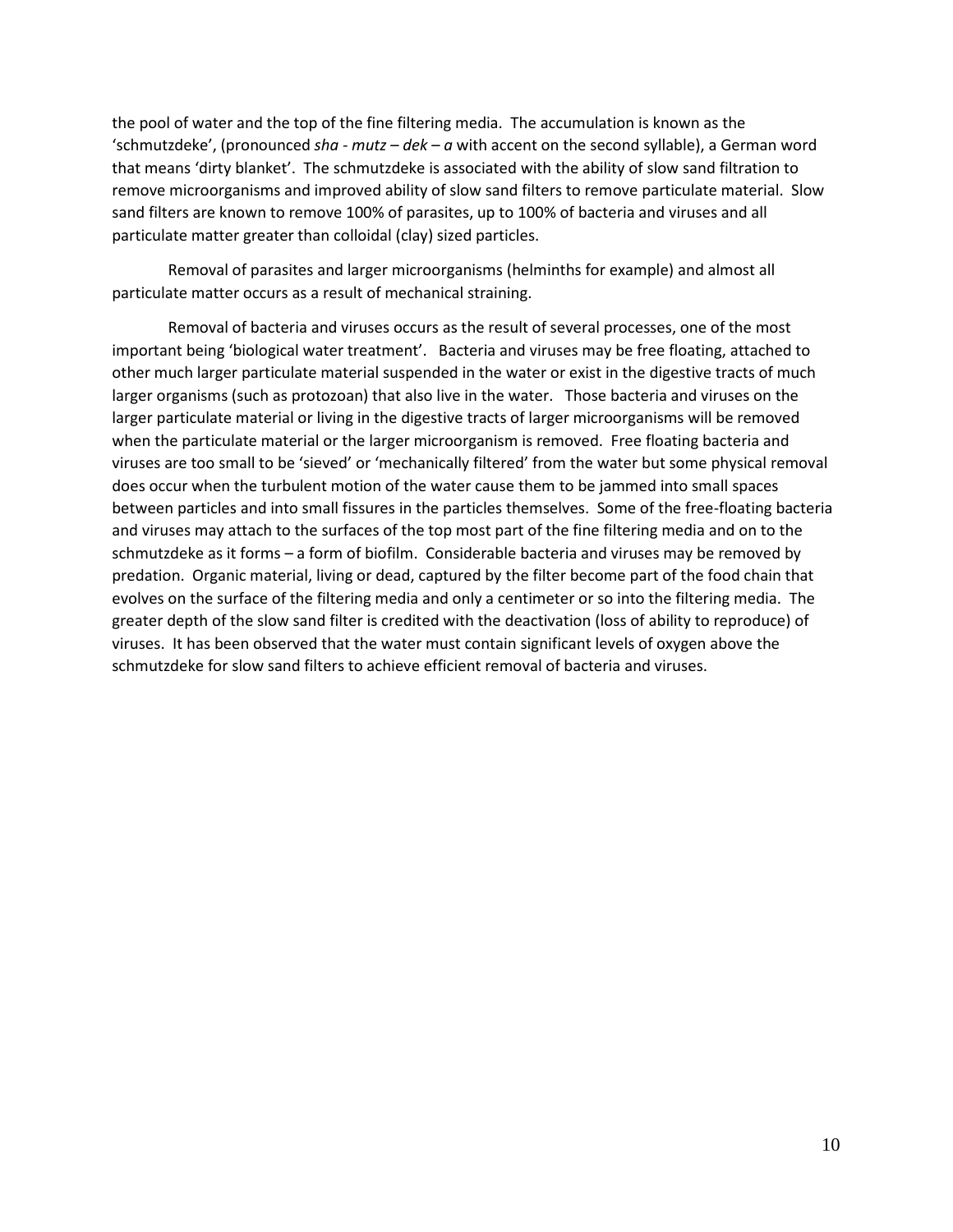



Specifications for the design and construction of traditional slow sand filters have evolved over the decades of its construction and use throughout the world. Though similar there is considerable scope to advance preferences that may optimize use of local materials, construction techniques, etc. The American Water Works Association and several other organizations have published extensive guidelines on the design and construction of traditional slow sand filters.

The selection of media specified for use in traditional slow sand filters must of a specific type and size. (For some reason media purity or cleanliness is never specified.) The type of media is that should be used for the filtering media is some form of silicate or other material of equal or greater hardness – most important it shouldn't contain any substances that can dissolve and discolor the water as it flows through. (Some soft mud-stones or iron-stones are not useful for use as filter media.) The recommended size (effective size or  $d_{10}$ , which is defined as the size of particle such that 10 per cent of the particles are smaller) of the filtering media is 0.15 – 0.35 mm. It is considered desirable for the individual particles to be close to the same size (uniform in size as determined by the uniformity coefficient, which is defined as the ratio of the size of particle that has 60 per cent of the particles in the sample finer divided by the effective size). A uniformity coefficient of 3 or less is considered desirable. If all the particles were the same size the uniformity coefficient would be equal to one. Determination of effective size and uniformity coefficient will require a 'sieve analysis' performed by a trained technician. Generally, the smaller the effective size and uniformity coefficient the better the filter media will perform. Larger and less uniform media have also performed very well.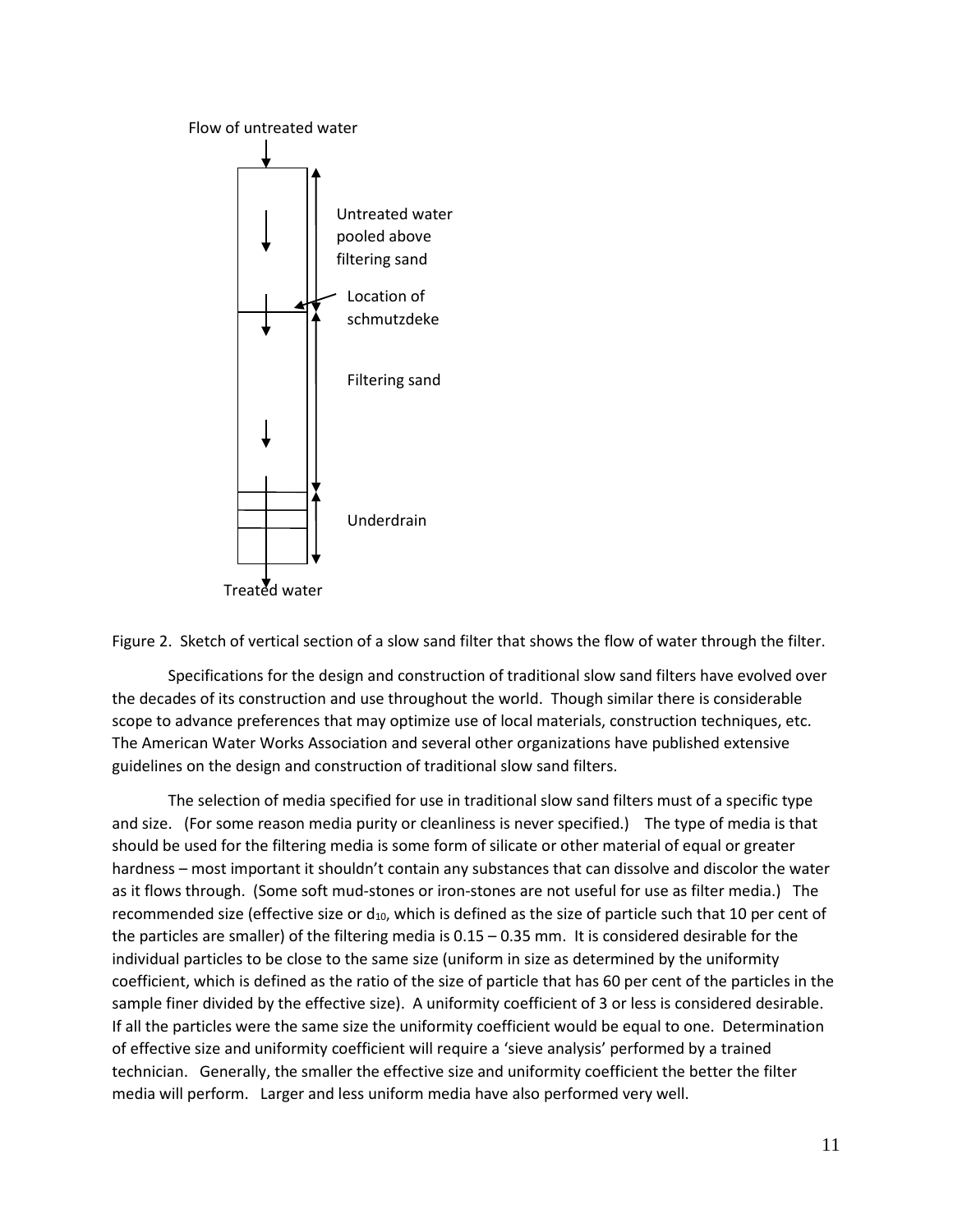The flow rate through the slow sand filter is quite low when compared to other types of sand filtration – hence the name 'slow' sand filtration. The flow rate is expressed in terms of volume of water passing through a square meter of filter surface per hour. The recommended flow rate is between 0.1 to 0.4 cubic meters per hour per square meter of filter surface though much higher flow rates have also performed well. Rapid and pressure sand filters have flow rates 10 to 50 times that of slow sand filtration. Consequently, rapid and pressure sand filters are much smaller in surface area than slow sand filtration but they are always used as part of a much larger treatment system; whereas, slow sand filter operate alone.

The effective size of the filter media, the uniformity of the filter media and the flow rate through the filter media together determine the effectiveness of a slow sand filter to remove waterborne pathogens.

As indicated the ability of slow sand filters to remove waterborne pathogens is attributed to the formation of the schmutzdeke and biofilm around particles of filter media near the surface (within 1 cm or so) of the filtering layer. Slow sand filters will remove waterborne pathogens with or without any significant accumulation of organic debris on the surface of the filtering media; that is, there may be no apparent schmutzdeke. It is generally accepted that the particles near the interface of the filtering media and the water become colonized by bacteria that are particularly effective at capturing, consuming or otherwise deactivating waterborne microorganisms in the water as it circulates around the particles. It is also apparent that the flow of oxygen laden water through the surface of the filter media must be more-or-less continuous or the filter performance will reduce to levels observed when the filter was commissioned (around 60%). It may be concluded that the schmutzdeke and the biofilms formed on the individual particles are populated by organisms that require oxygen to survive; that is, the organisms are aerobic. If the flow of water through the filter is stopped for as little a one- or twohours aerobic microorganisms will adjust to minimum activity – go dormant or die. When the flow of water is restored the filter will regain its ability to remove bacteria and viruses within twenty-four hours.

Aerobic biological activity will not continue into the slow sand filter much below the surface of the filtering media. First there should be no food for the microorganisms if the filter media was clean and second, there is insufficient oxygen for aerobic organisms to survive.

The formation of the schmutzdeke and the biofilms require time to accumulate and develop their capacity to remove bacteria and viruses. Larger organisms such as the cysts of parasites and larger are removed by mechanical processes that do not depend on the formation of a schmutzdeke or biofilm. These larger organisms will be removed at all times. The removal of bacteria and viruses is in the 60% range gradually increasing to close to 100%. The time required developing the maximum bacteria and virus removal capacity is known as the 'ripening period'.

Anaerobic biological activity can occur if media becomes coated or otherwise contaminated with organic material that is a 'food' for anaerobic microorganisms such as colliform bacteria (also aerobic), which survive very well in the gastrointestinal tracts of mammals and birds. Slow sand filters should be constructed with media that is clean and free or all forms of organic materials. Filters constructed using media that is not clean will develop bacteria colonies within their media and these filters will exhibit bacteria concentrations in the produced water greater than those observed in the unfiltered water. Their ripening period will be somewhat longer – until the bacteria consume all of the available food.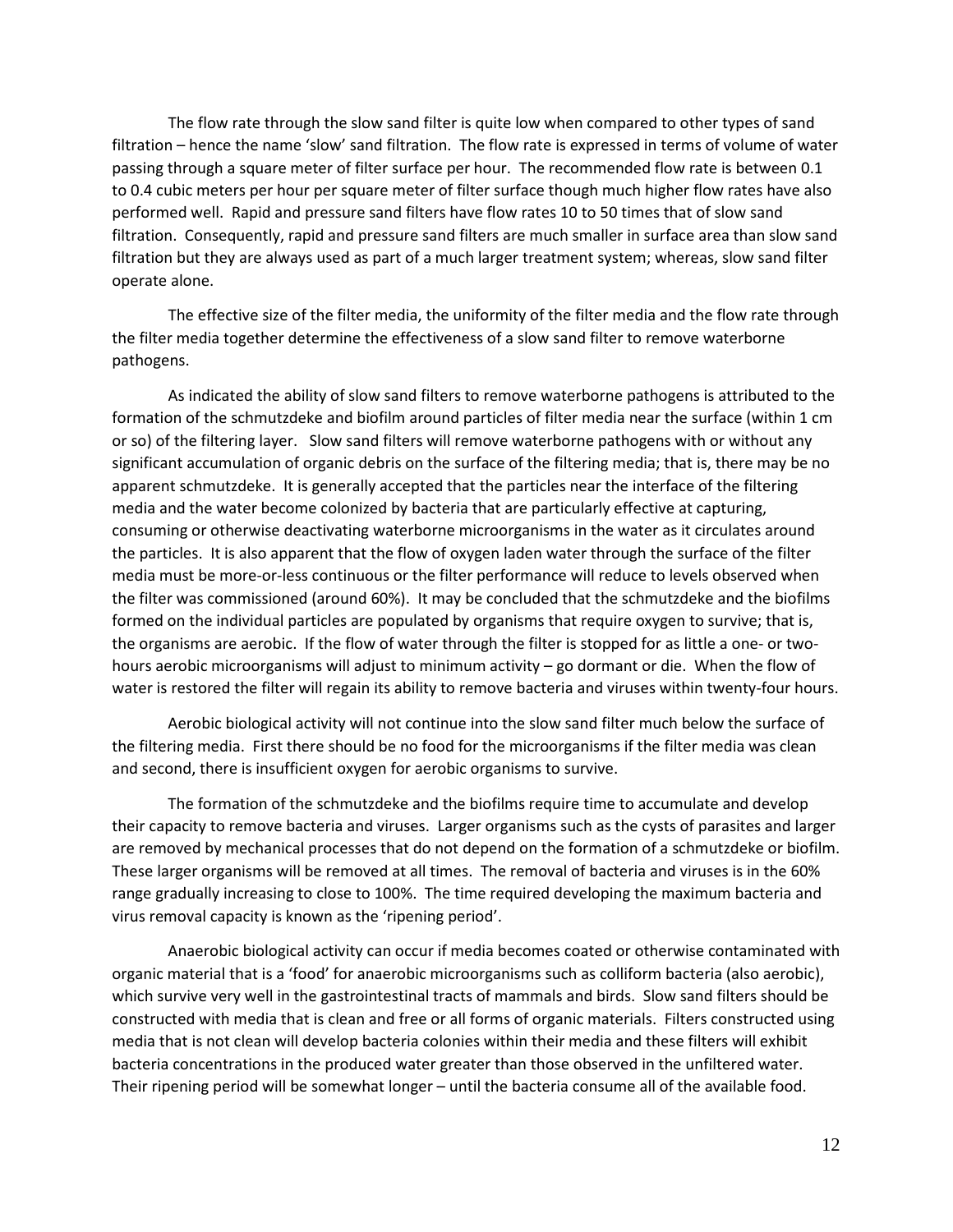After a period of use the schmutzdeke and organic and inorganic accumulations of particulate material in the top surface of the filtering media will reduce the flow rate through the slow sand filter to unacceptable levels. The slow sand filter will not exhibit 'breakthrough', the phenomena where untreated water can pass through the filter dangerously untreated. (Note that rapid and pressure sand filters do exhibit breakthrough.) As the upper layers plug off and the flow decreases the quality of the treated water actually improves. "The last drop produced by the filter is the best drop!" Slow sand filters cannot produce unsafe water unless the water being treated is very contaminated (quality near that of wastewater) in which case disinfection would resolve the 'safe water' problem or there are serious design ad operational flaws.

Typically, the flow rate through the slow sand filter is restored by dewatering the filter and physically removing the schmutzdeke and the upper 1.5 to 5 cm of filtering media. The ability of the filter to remove bacteria and viruses will be restored within one or two days of cleaning (compared to two or more weeks required for the original filter ripening). Note that the removal of the upper layers of filter media, also known as scraping or cleaning, does not impair the ability of the slow sand filter to remove parasites or most particulates (the formation of a schmutzdeke does improve the ability of slow sand filter to remove very fine particulate material). The process of scraping is obviously quite labour intensive. Slow sand filters are constructed with deep layers of filtering media to allow for several scrapings before new, clean filtering media is required – flow rates through these slow sand filters will usually be lower than when initially filled. For this reason, the use of slow sand filters is not recommended when the untreated (raw) water supply contains too great a concentration of suspended particles.

A compliment to scraping, used to minimize frequency of scraping, is known as 'harrowing'. When the flow rate is too low the surface of the filter is harrowed or agitated using a tool that resembles a rake. The material that is causing the reduced flow rate (some of it) is suspended in the water above the filter bed and is drained to waste. This process can be repeated several times before the filter will require an actual scraping. It has been observed that the ability of slow sand filters to remove waterborne pathogens is not impaired (even for a moment) by the harrowing procedure.

Some important facts and observations regarding traditional slow sand filters:

- 1. Traditional slow sand filtration (SSF) is an engineered, widely accepted water treatment technology.
- 2. SSF is effective in removing waterborne pathogens and particulate material (larger than colloids or clay sized particles).
- 3. SSF's will always remove parasites and particulate material from water.
- 4. Slow sand filters (SSF's) are simple to design, construct, operate and maintain.
- 5. SSF's must be operated continuously to ensure aerobic layers near the surface of the filter media receive oxygen necessary for survival.
- 6. The depth of filtering media in a SSF responsible for removing waterborne organisms from water is usually not more than 1 cm.
- 7. The biofilm that coats the particles at the top of the filtering media is responsible for bacteria and virus removal – the formation of a schmutzdeke is not necessary for SSF's to develop this capacity.
- 8. Dissolved oxygen concentrations within the filter media are below those required for the survival of aerobic bacteria.
- 9. Virus deactivation requires a certain depth of media not specifically known but a depth of 40 to 45 cm is considered a minimum depth.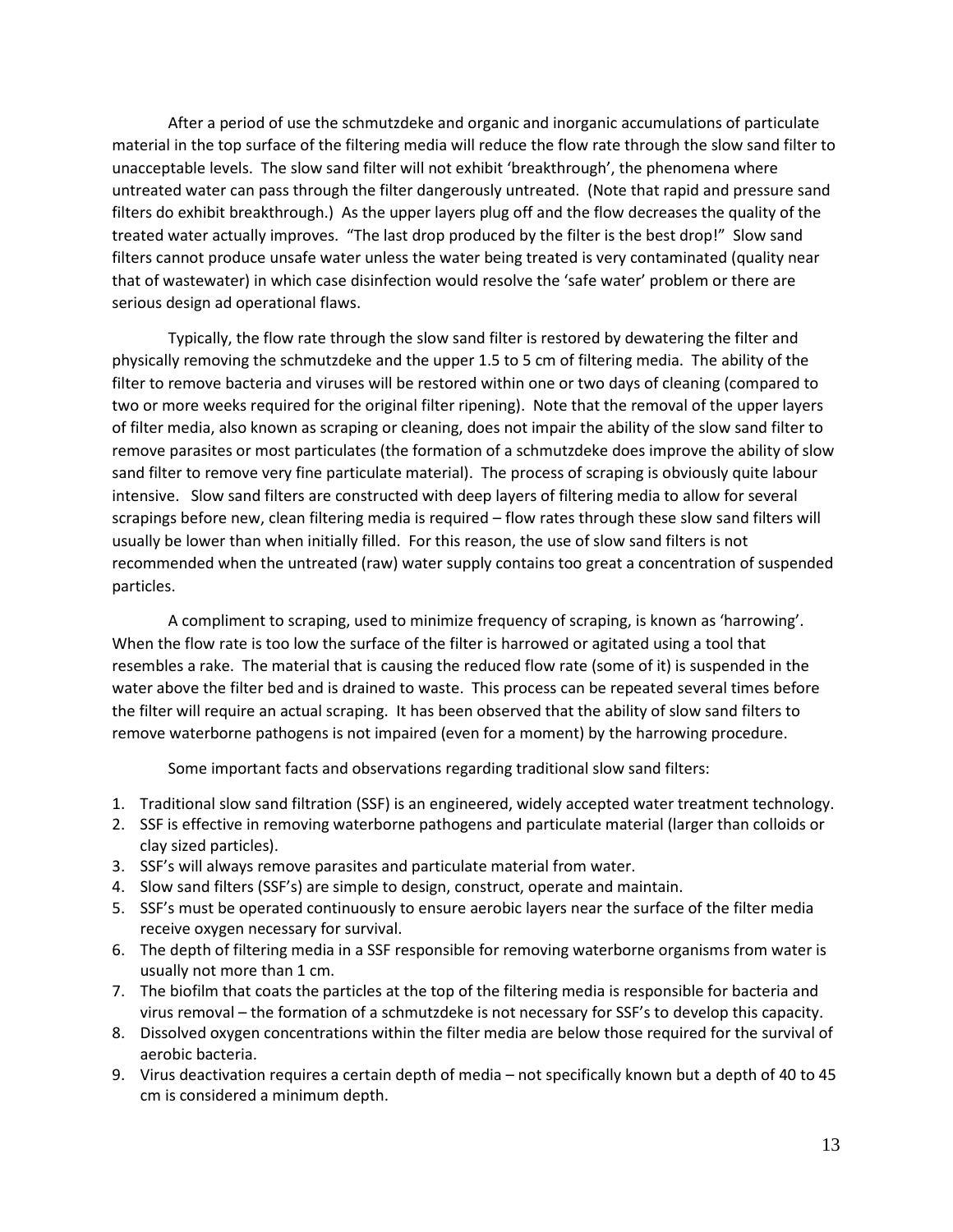- 10. The removal of the upper layer of filtering media of a SSF significantly impairs the performance of a SSF until the biofilms are reformed on the media particles near the surface of the filtering media.
- 11. SSF harrowing can provide a very effective means of filter cleaning without impairing filter performance.
- 12. SSF's should be constructed using very clean media or their performance during initial periods or performance will be seriously impaired. (They will recover eventually.)
- 13. Traditional SSF designs are very large, civil engineering works
- 14. SSF's are NOT appropriate for household applications because they are large and must be operated on a continuous basis.
- 15. Traditional SSF's are only practical if the water being treated has low concentrations of suspended solids because the cleaning process is cumbersome and very labour intensive.

### **BioSand Water Filter Design**

#### History of Development

The design of the concrete household BioSand Water Filter was developed after a thorough review of published papers, texts and design manuals of traditional slow sand filtration and the review of published accounts of numerous other types of household sand filters that have been used to treat water in households throughout the world for thousands of years. The development of the concrete household BSF technology has also benefited from the critical reviews and constructive comments of several individuals who have participated in the implementation of the technology worldwide. The present design may be modified to accommodate local conditions or opportunities for construction improvement; however, the changes must be carefully implemented so as not to compromise the fundamental principles that allow the BSF technology to treat water as well as it does.

"Every square centimeter and every cubic centimeter of the BioSand Water Filter has been carefully designed! Ad hoc, poorly thought-out modifications to the BSF technology, including its manufacture can damage or impair BSF performance in unpredictable ways and the reputation and use of a very effective water treatment technology seriously compromised. The BSF technology that has proven so successful worldwide is based on the descriptions of the BSF technology presented in this paper. Any change to the design, construction or use of the BSF technology should be carefully reviewed in light of the design principles presented in this paper and trained professional knowledgeable in field of water treatment and fine sand filtration in particular."

The BioSand Water Filtration technology, as used in the design, construction, operation, and maintenance of the concrete household BSF, is based on careful consideration of the intended purpose of the household BSF and the science and engineering incorporated in both the sand-in-a-barrel and traditional slow sand filtration water treatment technologies. Consider Figure 3 which illustrates a cross-section of a concrete household BSF.

#### **Description**

The concrete household BSF consists of a concrete vessel approximately 1 meter in height and 40 cm in width. This height is convenient for use by most adults worldwide. The filters do not occupy much space though they should be located in a protected environment away from animals, the climatic elements and vandalism. The interior is divided into three volumes that contain, the filter media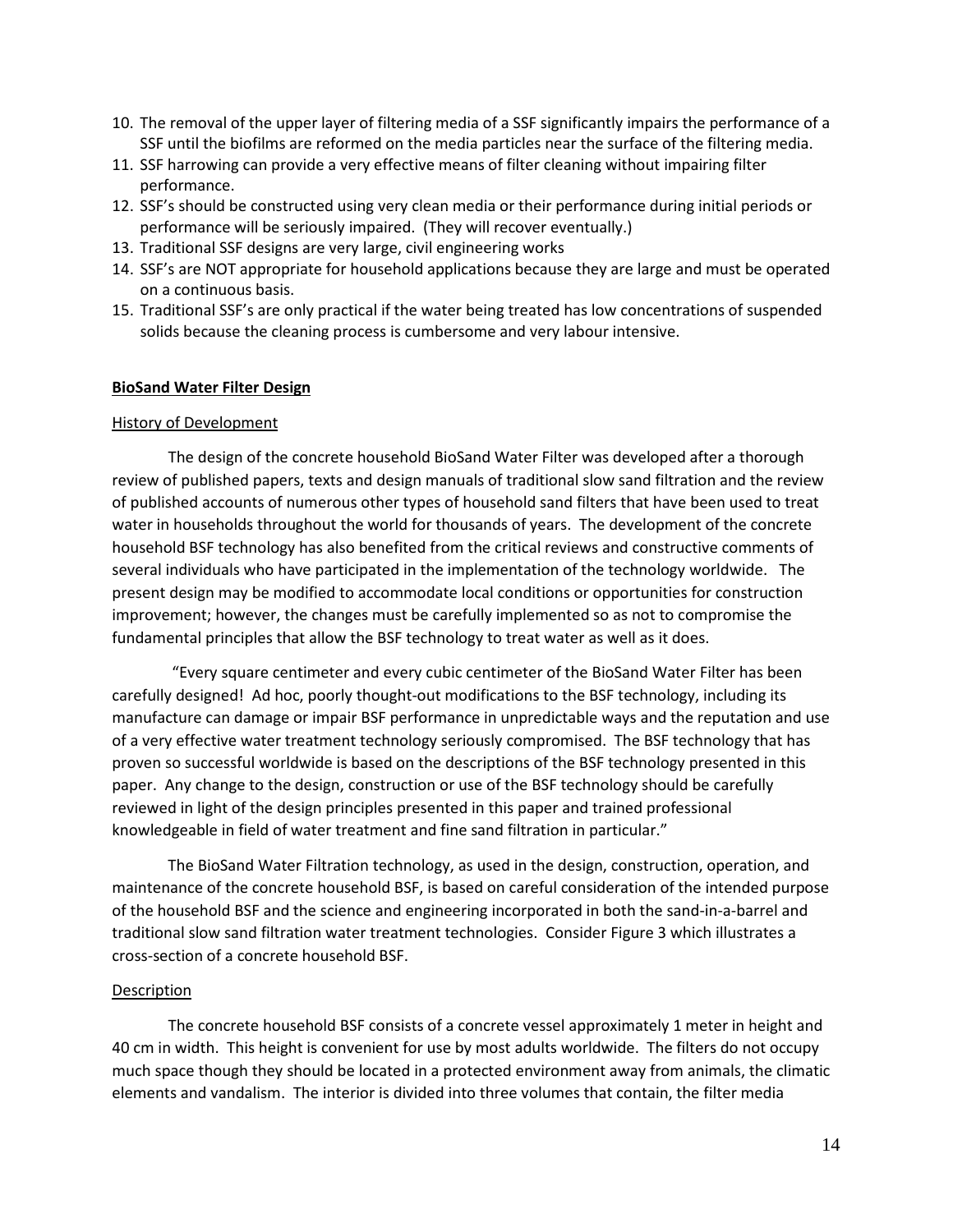(filtering media, separating media and underdrain), paused water (water that remains on top of filtering media when flow from filter stops), and raw water chamber (includes entire volume above surface of paused water surface). The depth of the paused water is approximately 5 cm. The depth of sufficiently shallow to allow oxygen from above the water surface to reach the biolayer on the surface of the filtering media but deep enough to absorb the impact of the untreated water when it is initially added to the filter. The volume of the raw water chamber is approximately 20 liters (the amount held by a typical large plastic bucket). The filtering media is approximately 45 cm deep. The separating media is 3 to 5 cm deep. The underdrain is sufficiently deep to cover the inlet to the bottom of the standpipe by 2 cm of material.

The walls are thick enough to cover the standpipe by at least 1 cm of concrete. This thickness ensures that the concrete will be sufficiently thick and will not develop cracks along the length of the standpipe.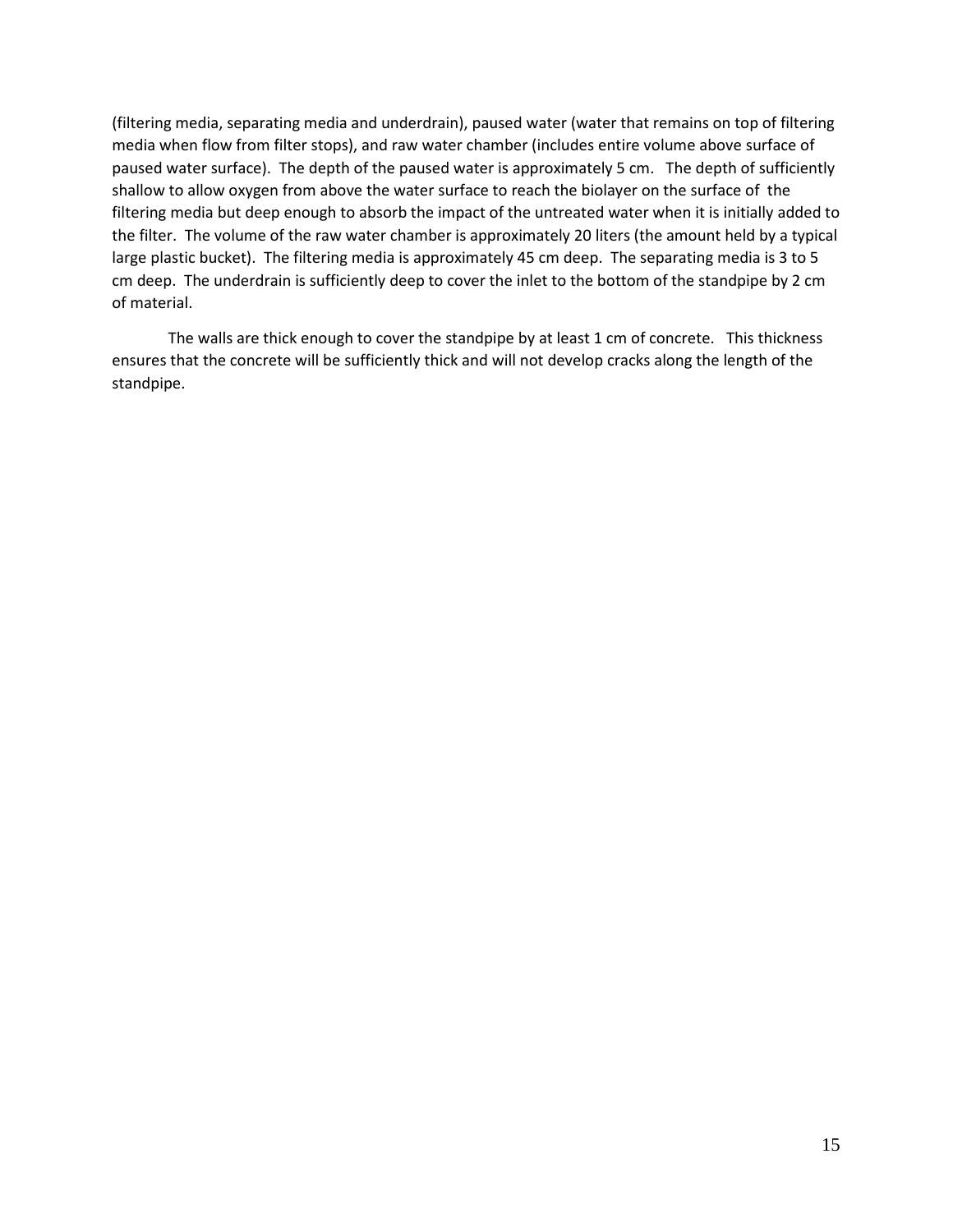

Figure 3. Cross-section of concrete household BioSand Water Filter.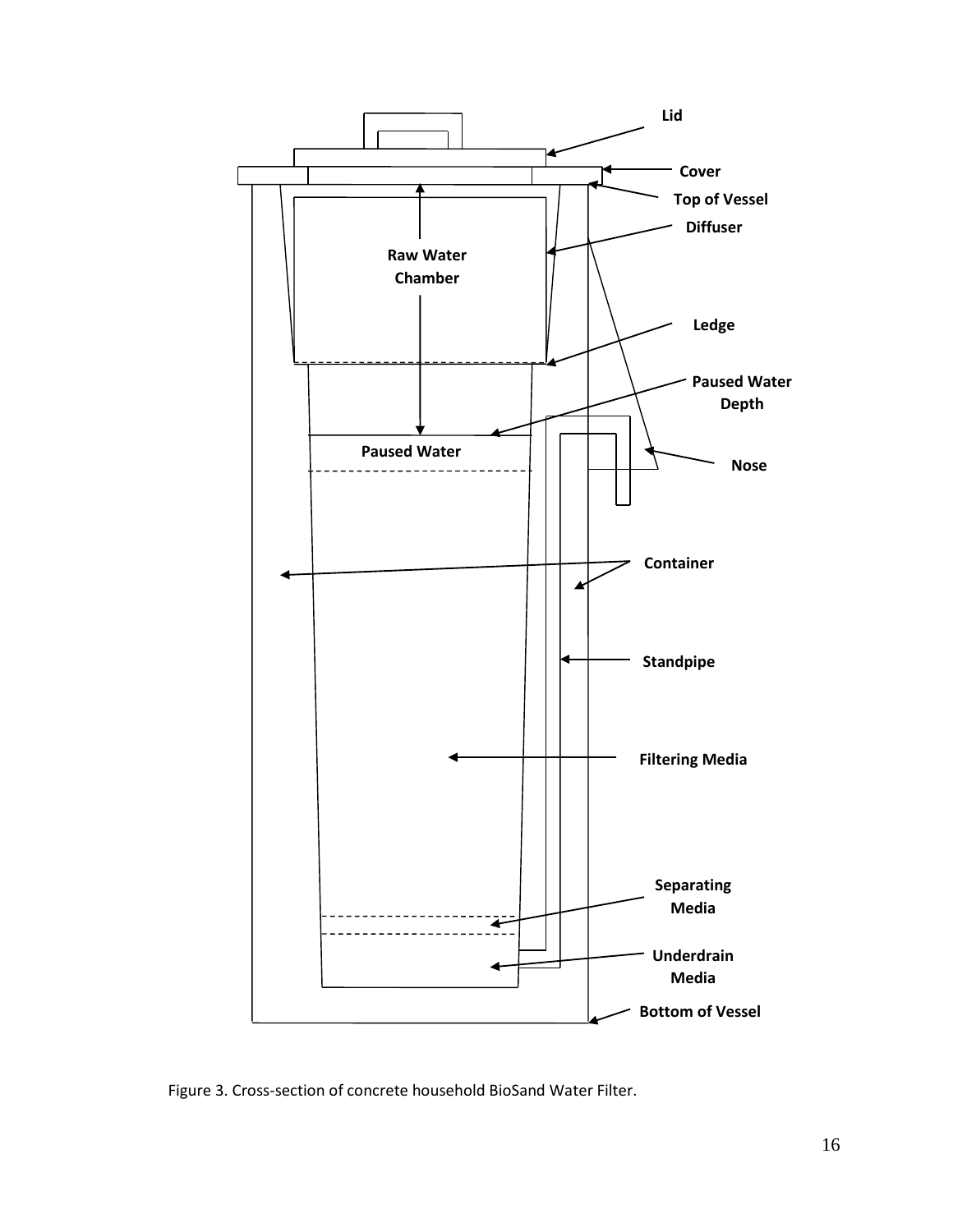The standpipe is completely covered with concrete and the outlet is protected by a protrusion known as the 'nose'. There is no opportunity for the standpipe to be damaged unlike the design shown in Figure 4.



Figure 4. Cross-section of concrete household BSF with plastic standpipe incorrectly installed outside of filter body.

The interior walls of the vessel are tapered from the bottom to a height approximately 5 cm above the paused water surface. The walls abruptly thin to approximately 2 cm and are tapered much more gradually to the top of the vessel. The resulting ledge is approximately 2 cm in width. The width of the interior of the filter above the ledge is approximately that of a typical 20 liter plastic bucket. The tapered walls permit easy removal from steel molds used to manufacture the vessel.

The concrete walls, nose and base do not contain any steel reinforcement. The concrete is produced using a mixture of one part Portland cement, one part clean fine sand and one part coarse aggregate (approximately .6 cm to 1.2 cm in diameter). The maximum diameter of the coarse aggregate must be carefully adhered to or the concrete will not form around the standpipe. Less Portland cement can be used provided ultimate strength of concrete allows safe handling, doesn't develop cracks and allows convenient manufacture. The concrete is made without use of any additives that add expense and may not be available.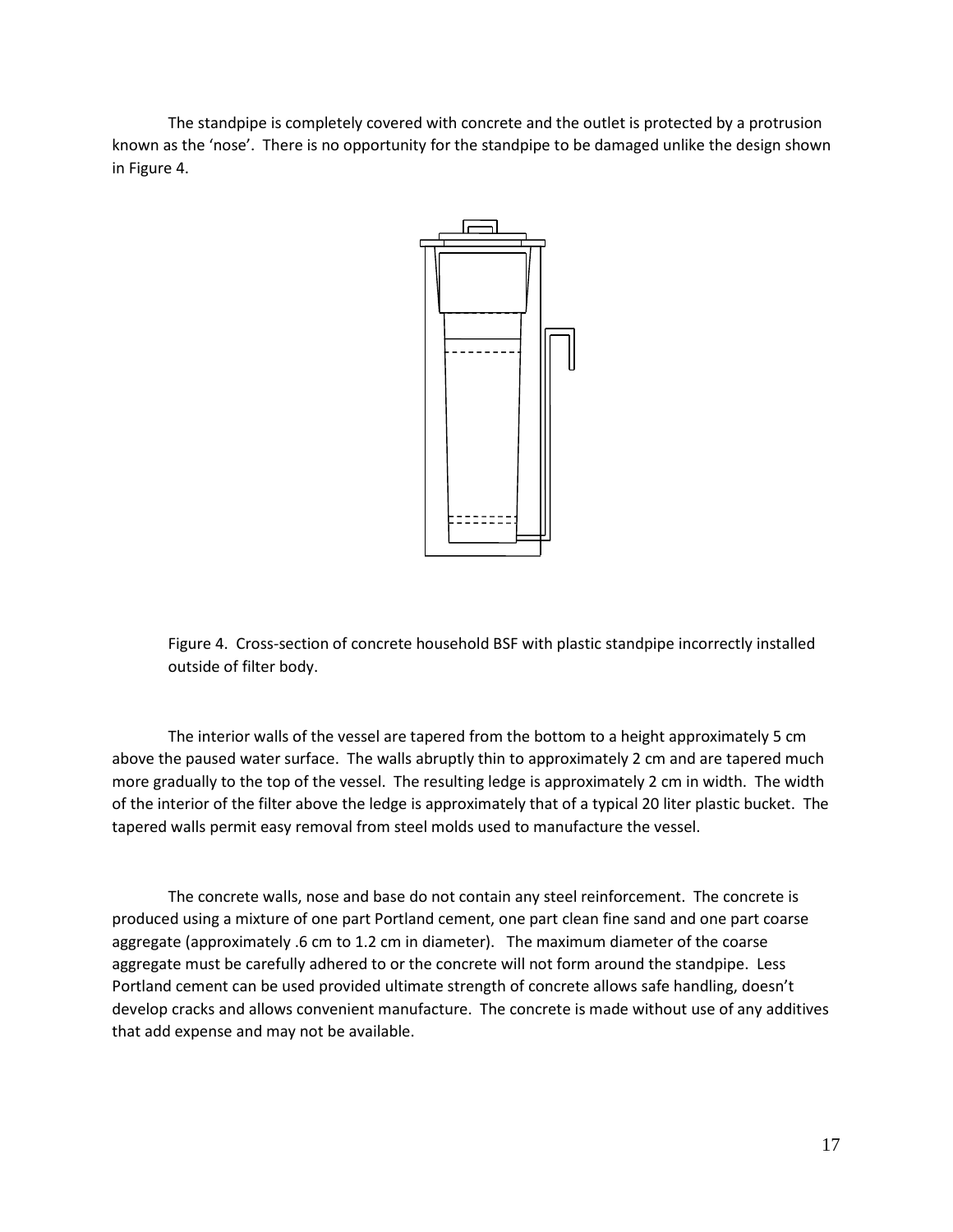The standpipe is constructed of  $\frac{1}{2}$  inch (approximately 1.25 cm) inside diameter PVC pipe. The inlet to the standpipe is located on the bottom interior of the concrete vessel. The outlet of the standpipe is located on the bottom of the vessel nose. The outlet extends at least 5 cm beyond the bottom of the nose to ensure that the water leaves the filter cleanly in a downward direction even at very low flows. The use of ½ inch PVC insures that at a flow rate normally associated with a household concrete filter of between 40 and 60 liters per hour, sufficient air will be allowed into the standpipe (at the outlet) to prevent any siphoning action that would tend to dewater the vessel (a phenomena that has disastrous consequences on filter performance). Note that there is NO VALVE on the filter outlet and there never should be a valve or any other device that prevents free flow of water from the filter standpipe. The filter must be allowed to freely drain to the depth of the paused water on the surface of the filtering media. If the paused water depth is too great the biolayer may be deprived of oxygen and die and the performance of the filter seriously impaired. The PVC pipe does not go through the wall of the vessel to avoid the use of complex and possibly expensive water stops that prevent water leakage between the outside walls of the pipe and the concrete. The elbows may be purchased separately or formed by cutting the pipe at a 45-degree angle and heat welding. The pipe material may be different than PVC but must be safe for use with food. Locating the standpipe within the concrete wall in the manner described ensures that it is adequately supported and protected without any danger of cracks forming over the standpipe on either the inside or outside walls. (Because water can flow between the outside of the pipe and the concrete, interior cracks might allow short circuiting of untreated water to the standpipe outlet.) The standpipe MUST be adequately covered with quality concrete.

In various designs of household BSF's a flow restrictor was used at the inlet to the standpipe or a short distance along the standpipe at the bottom elbow. The flow restrictor consisted of a thin plastic disc with a small hole in the center. The idea was imperfect. It really only helped control the flow if the media was already very close to being correctly prepared. As mentioned in the guidelines for media preparation the final 'tuning' of an installation is more easily achieved by adding or subtracting 'fine' media at the top of the media layer itself at the time of installation.

Note that the standpipe does not rise vertically inside the filter vessel in the media and then out of the filter as shown in Figure 5. This is NOT A GOOD design because there is significant risk that any slight jar to the standpipe will allow untreated water to drain down the outside of the standpipe and contaminate the treated water. This might be a minor risk with a concrete vessel but it is a significant risk when the vessel is plastic.

The different layers of media must be produced from clean supplies – preferably crushed rock obtained from a quarry. Three- or four-layer systems may be used. See papers describing the media selection and preparation process and the techniques used for installation and maintenance titled, 'Guidelines for Preparation of Media for the BioSand Water Filter – Three Layer System' and 'Guidelines for Preparation of Media for the BioSand Water Filter – Four Layer System'. These guidelines must be carefully followed. The filtering media produced tends to be much smaller in size that that specified for slow sand filtration. A third publication titled 'Guidelines for Preparation of Media for the BioSand Water Filter When There is No Crushed Rock' may also be useful.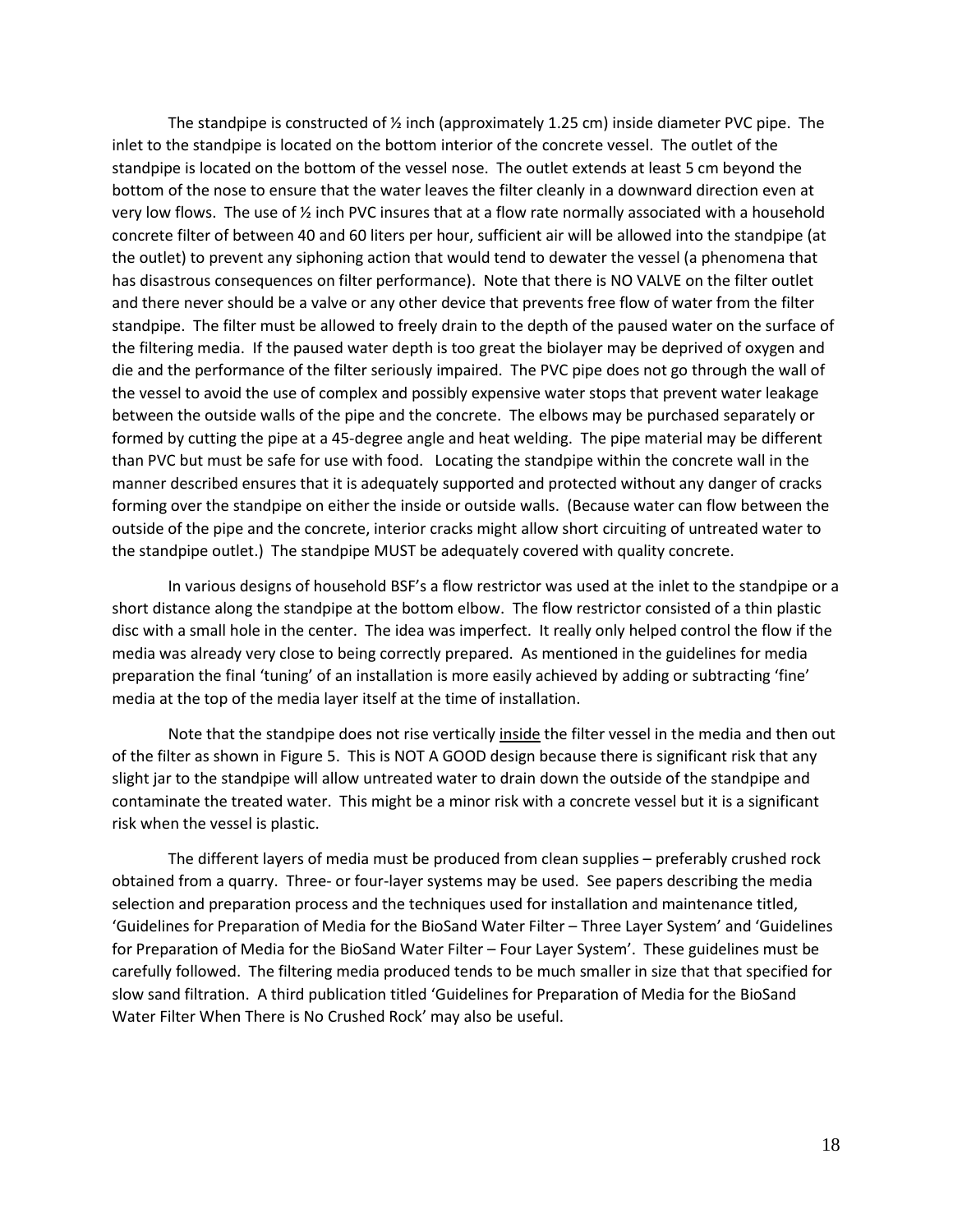

Figure 5. Cross-section of concrete household BioSand Water Filter with INCORRECT standpipe.

The recommended depth of the filtering media is 45 cm or more to allow almost complete deactivation of viruses. Depths of more than 1.5 meters have been suggested, which if implemented would result in household filters much too tall to be practical. The specifications for the selection and preparation of filtering media, separating media and underdrain for use in BSF's is much more stringent, in many respects, than those used to specify filtering material, etc. used in traditional slow sand filtration. The fact is that the depth of the filtering media, determined on the basis of providing the same virus removal or deactivation, is unique to each *filtering media* that might be used. The specification for selection and preparation of filtering media does not mean that each carefully prepared filtering material will perform the same, at least as it relates to virus removal and deactivation. The specifications are not that exact. It is not practical to develop general guidelines for the preparation and use of all variations of filtering media. Specifications for one filtering media can not be expected to apply to any other filtering media. The only guarantee that viruses will be removed deactivated or killed**;** that is, to ensure that there are no viruses in the water that can infect humans, is to **disinfect the filtered water,** a process that is common and can be performed very easily and economically by intended consumers worldwide.

BioSand Water Filters do not incorporate layers of zeolite, granular activated carbon or any other material. These materials might perform very useful functions in terms of improving the quality of the treated water; but it is not practical to mix them, in any way, with the filtering media used in a BSF. Without periodic testing it would be difficult to determine if these other materials were performing as intended and needed replacing. The inclusion of filtering media that will perform in an uncertain fashion and will require periodic replacement is contrary to the design philosophy of the BSF. BSF's do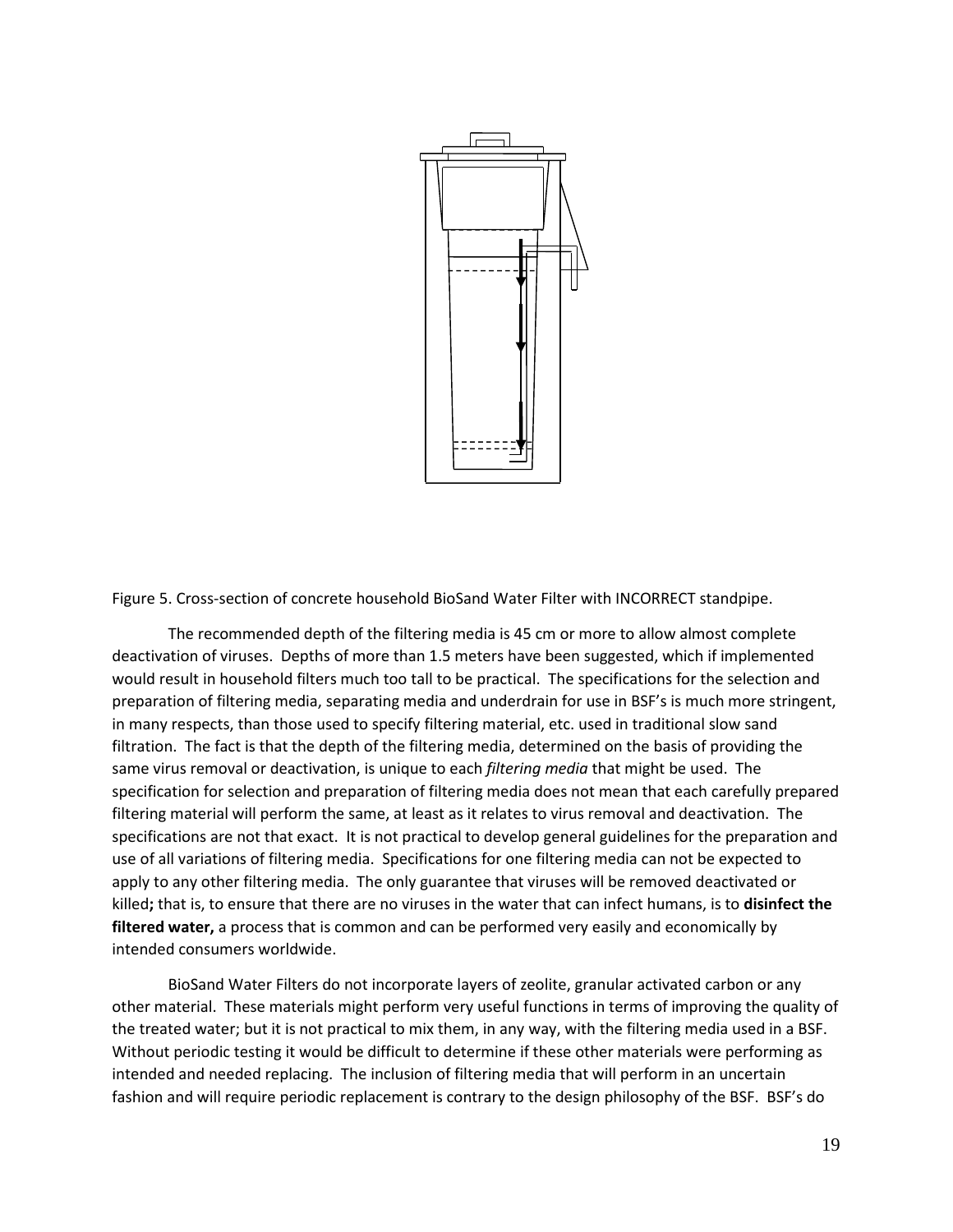not require periodic testing to determine if their ability to treat water has diminished – their ability to treat water actually improves with use. BSF's require cleaning when the production of treated water decreases to unacceptable levels and then they are easily and quickly cleaned without incurring the expense of media replacement. If treatment using zeolite, granular activated carbon, etc is desired these should be included in separate pieces of equipment that can be used after filtration is completed where they can be maintained as required without interfering with the normal operation of the BSF technology.

The tapered inside walls eliminate any chance of short circuiting.

The purpose of the diffuser is to break the impact of the water when it is poured into the top of the vessel so as not to disturb the surface of the filtering media. A biolayer forms on the top surface of the filtering media when water containing microorganisms (including pathogens) is treated using the BSF. The biolayer must cover the entire top surface of the filtering media. Portions of the top surface that do not develop a biolayer will cause inadequately treated water to be produced. Several diffuser designs are available that eliminate this problem.

The diffuser is a container with holes on the bottom that sits on the ledge about 5 cm above the paused water surface. The holes are .3 mm (1/8 inch) in diameter and spaced 2.5 cm (1 inch) apart on a square grid across the entire bottom of the diffuser. The exact size of the holes and their spacing were determined through careful research. Holes that are too large will permit jets of water to penetrate the paused water depth and disturb the top surface of the filtering media and the biolayer. If the holes are too close together the resulting streams of water combine to form larger high energy jets that can also penetrate the paused water. The size of holes recommended permits the maximum flow through the diffuser using the biggest and least number of holes. Rapid flow is desirable from the standpoint of the individual pouring water into the top of the filter – they wish this to take as little time as possible. The top of the diffuser should extend as close to the top of the vessel as possible. The diffuser shown in Figure 2 is made from a 'cut-down' plastic bucket with holes drilled on the bottom. There are several other very good diffuser designs that all ensure that the top of the filtering media will not be disturbed when water is added to the filter. The least effective design (not recommended) is a simple perforated flat plate that sits on the ledge as there is almost always leakage around the plate edges that result in scouring of the surface of filtering media and unpredictable filter performance. (The significance of lack of attention to the importance of a close-fitting diffuser and filter performance was demonstrated in a paper that published an evaluation of the BSF to remove bacteria. The diffuser used did not fit and allowed scour of the biolayer to occur and the performance measured was in the 90% range instead of the typical 99% per cent range found in most other laboratory evaluations.)

The filter vessel uses a cover that extends across the top of the vessel and contains an opening that is covered by a lid. The edges of the opening in the cover overlap the edges of the diffuser by a least 2 cm. The lid adequately covers this opening. Untreated water is added to the filter by removing the lid and pouring water through the opening. If properly designed all of the water added to the filter will enter the diffuser without any chance of disturbing the surface of the filtering media.

It is apparent that there is a close relationship between the design of the diffuser and the design of the lid. A diffuser is always required. Care must be taken to never allow untreated water to by-pass the diffuser and scour the top of the filtering media. Scour of the surface of the filter bed results in the removal of the biolayer if it forms at all. Untreated water passes through the scoured area and overall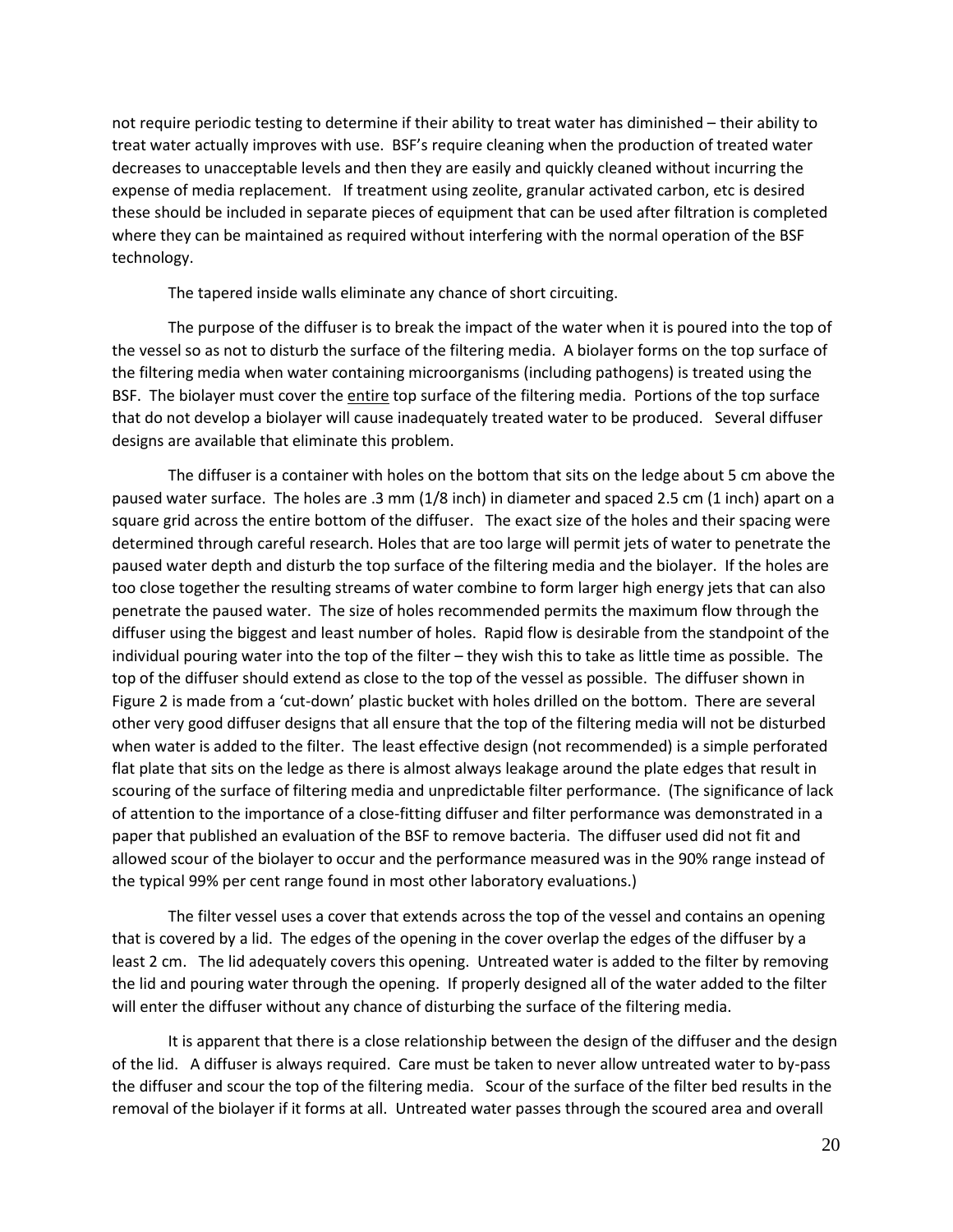filter performance can be significantly degraded. The filters always need a cover and a lid or a large lid that eliminates the possibility of debris falling into the filter vessel itself.

The vessel is heavy weighing nearly 150 kg. It is a little fragile though and must be handled carefully.

The BSF is used to produce water safe for drinking. It is imperative that all materials used in its construction are suitable for production of water safe for drinking. Care must be taken to use only those materials that will not generate of otherwise give off toxic substance. BSF manufacture should ensure that the final product and components, such as the media, be carefully disinfected and protected from contamination. Installation procedures must be performed using techniques that minimize opportunities for contamination of any of the filter components or media.

Training courses are provided which provide exact descriptions on how to manufacture concrete water filters and their use.

# Operation of Household BSF

The operation of the household concrete BSF is very simple and is described as follows:

- 1. The lid is removed.
- 2. Raw (untreated) water is poured through the opening into the diffuser. The water gently falls into the surface of the paused water gradually filling the entire raw water chamber.
- 3. The water flows through the filtering media into the underdrain, up the standpipe and into a receiving container.

The filtered water is safe to drink. Disinfection of the filtered water using dilute solutions of sodium hypochlorite (unperfumed household bleach) is recommended. Dosages should be such that the water *just* smells of chlorine after the bleach is added. This ensures that all of the other 'stuff' in the water that would react with the chlorine has 'reacted' and there is chlorine available to kill any potentially offending bacteria and viruses. Remember that 100% of the parasites have been removed. The foul taste and odor associated with use of sodium hypochlorite will dissipate with time and exposure to air.

World Health Organization guidelines for drinking water indicate that there MUST be zero colliform bacteria in water suitable for drinking. The criteria are very conservative especially when considering water treated by slow sand filtration. Many people (most) around the world will not put any bleach in their drinking water – they think it is tantamount to poisoning themselves. Nevertheless, these same people seem to benefit as much as those who do use bleach by using the BSF technology.

# Details of Filtration Process

The filtration process used by the BioSand Water Filter may be considered a variation of slow sand filtration that allows the filter to be used on a demand basis. The effective size and depth of the filtering media are used to control the flow rate of water to no more than 600 liters per hour per square meter of filter surface when the filter raw water chamber is completely filled with water. In the case of the BSF the depth is fixed so it is the effective size of the filtering media that governs flow rate. The filtering media used in a properly constructed BSF ALWAYS meets or exceeds the specifications for effective size and uniformity coefficient for traditional slow sand filtration.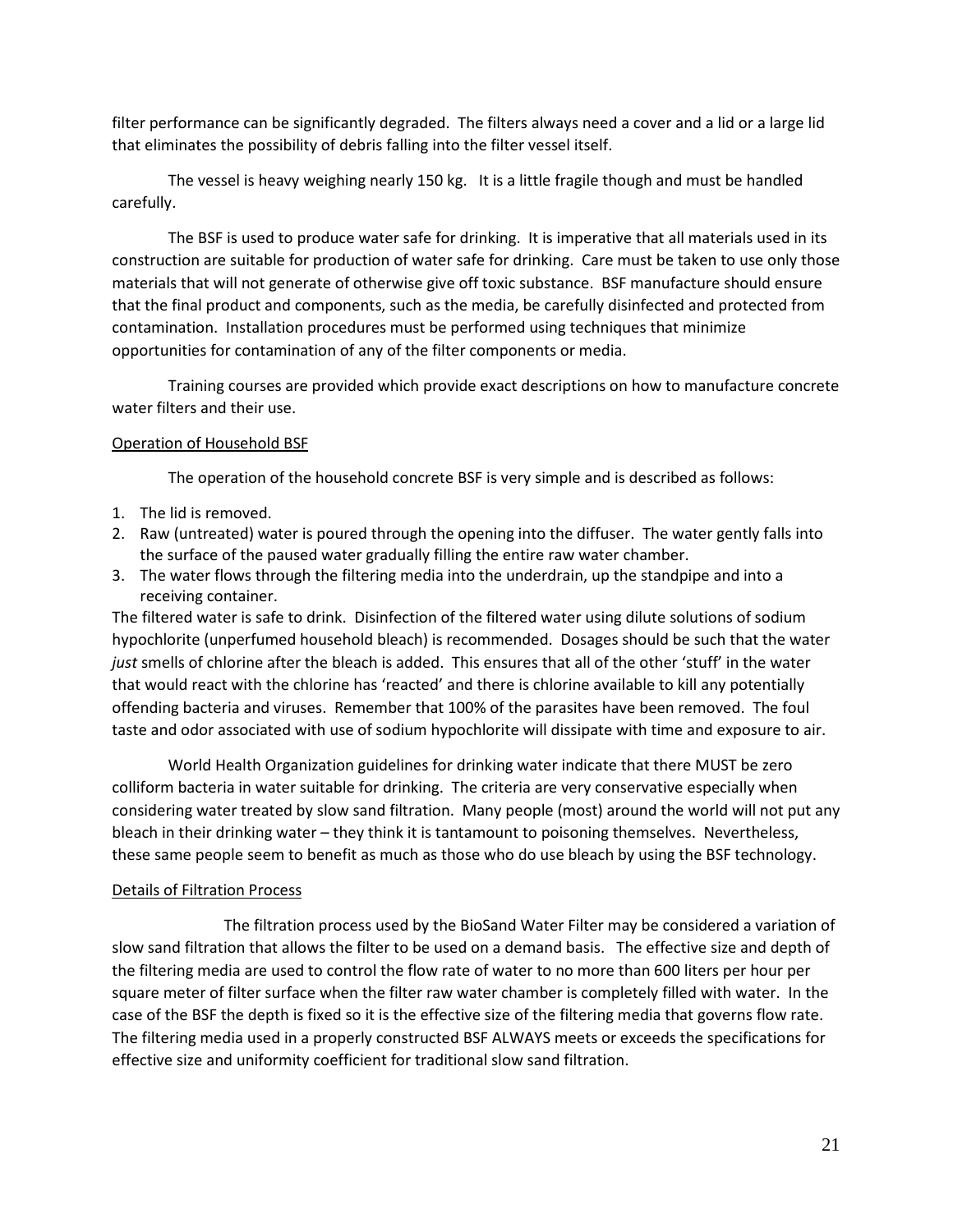When water containing microorganisms is treated using the BSF a schmutzdeke (accumulation of organic and inorganic debris) may form on the surface of the filtering media and a biofilm will start to form on each of the particles near the surface of the filtering media. Similar to traditional slow sand filtration the schmutzdeke and the biofilm will remove virtually all of the parasites, bacteria and viruses.

Unlike traditional slow sand filtration BSF's may be used on a demand basis or on a continuous basis. This very important characteristic is achieved by allowing the water in the raw water chamber to decrease to the paused water level between uses; that is, between times when water is actively being filtered. The depth of the paused water is controlled by the location of the standpipe outlet – they are the same. The depth of the paused water is sufficiently small that oxygen from the air above the water can diffuse through the water to the schmutzdeke and biofilms and keep them alive and active even when water is not being filtered and ready to perform when water is being filtered.

It is very important that the water be allowed to freely drain until the water level in the raw water chamber decreases to the paused level.

#### Installation and commissioning

The household concrete BSF is an important new appliance for a family. It should be conveniently located in the home or apartment (usually the kitchen) where it is protected from the environment, animals and the environment. Even in the home care must be taken to avoid contamination from pets and small children. Once the vessel has been located it should be checked for debris and should be wiped free of dust.

The filter media is quite clean but it is not sterile. The filter media will 'clean-up' during the commissioning process. Nevertheless, care should be taken not to contaminate the media when handling and storing it prior to installation.

The underdrain media is placed first, followed by the separating filter media and then the filtering media (the filtering media may be comprised of one or two layers). Often more media is provided with the filter than is required to account for variability in packaging and possible spillage. Homes are often quite remote from manufacturing and distribution centers and insufficient media at time of installation can be a very inconvenient circumstance.

The media installation MUST follow the instructions provided EXACTLY as written. Sloppy or incorrect installation can result in flow rates that are too high or too low. The filter may actually not produce water at all. It is very difficult to predict what is causing the problem and the solution is often removing the media one layer at a time and reinstalling it more carefully. Media installation is described in detail in the publications Guidelines for preparation of media for the BioSand Water Filter – threelayer system and Guidelines for preparation of media for the BioSand Water Filter – four-layer system; but the instructions that MUST be followed are those provided by the local manufacturer. The water used during media installation may be the very same water that will eventually be treated. The water may become quite turbid as a consequence of suspending the finest particles in the water. This is not a problem – the finest particles are required to provide correct filtration. The turbid water does interfere with the media installation procedure since it is difficult to know the depth and condition of the media that has been added. Strategies are available to overcome this problem. Immediately after all the media has been installed, the filter is commissioned.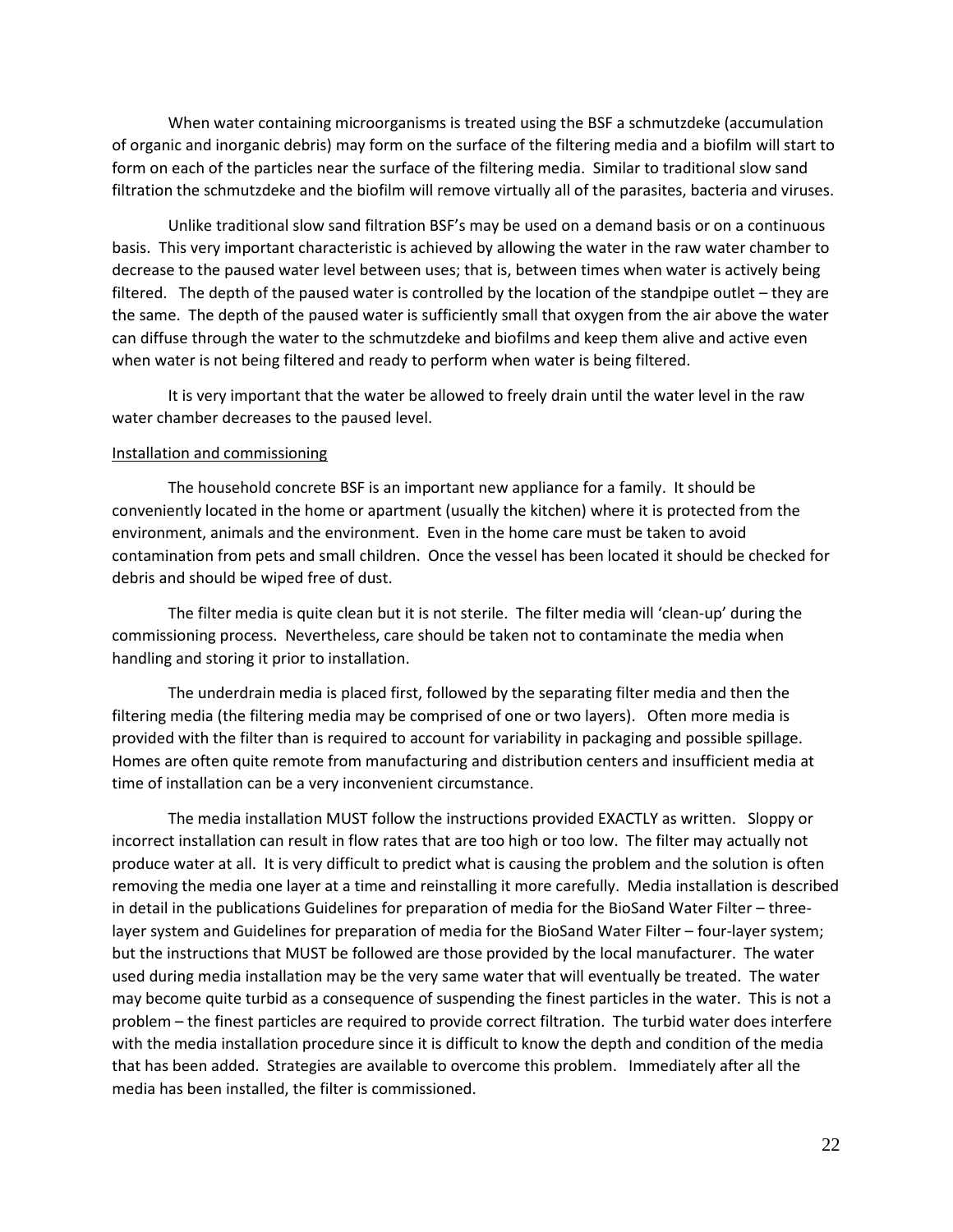

Figure 6. Concrete household BSF producing water into a bucket.

Commissioning consists of rinsing the media by pouring several buckets of untreated water into the filter followed by disinfection of the standpipe and underdrain media. Filter set-up and operation is shown in Figure 6. At the start of the rinsing process, the water leaving the standpipe, the filtered water, will be quite turbid. The media is being flushed of all very fine particles. Normally, after a few buckets of water have been filtered, (the exact number will vary with the nature of the media used), the filtered water will become very clear. There may still be colour and this due to the presence of dissolved organics in the water. This is not a health problem in itself; but, if the water is disinfected with bleach, unwelcome toxins known as trihalomethanes (THM's) will form. The drinking water guidelines published by the World Health Organization (WHO) indicate the maximum concentration of THM's that should be found in water.

Interestingly, the WHO recommends disinfection of water using bleach even if the water is not filtered. I do not recommend this because the disinfection will not be effective on many encysted parasites or microorganisms that can 'hide' within the particles in the water. The BSF will remove almost all of the particles and all of the microorganisms that cannot be killed by the bleach. Much more bleach will be required (to achieve treated water that smells slightly of chlorine) and much more THM will be formed in the process.

A more problematic circumstance occurs when the raw water supply contains colloidal sized particles such as clay. The BSF will not remove these particles without pretreating the water with coagulants and the water will definitely not meet WHO guidelines for turbidity; that is, the filtered water will still look cloudy. When coagulants are added to water (usually some form of aluminum or iron salt) larger particles known as flocs will form. The flocs capture the colloid sized particles and are easy for the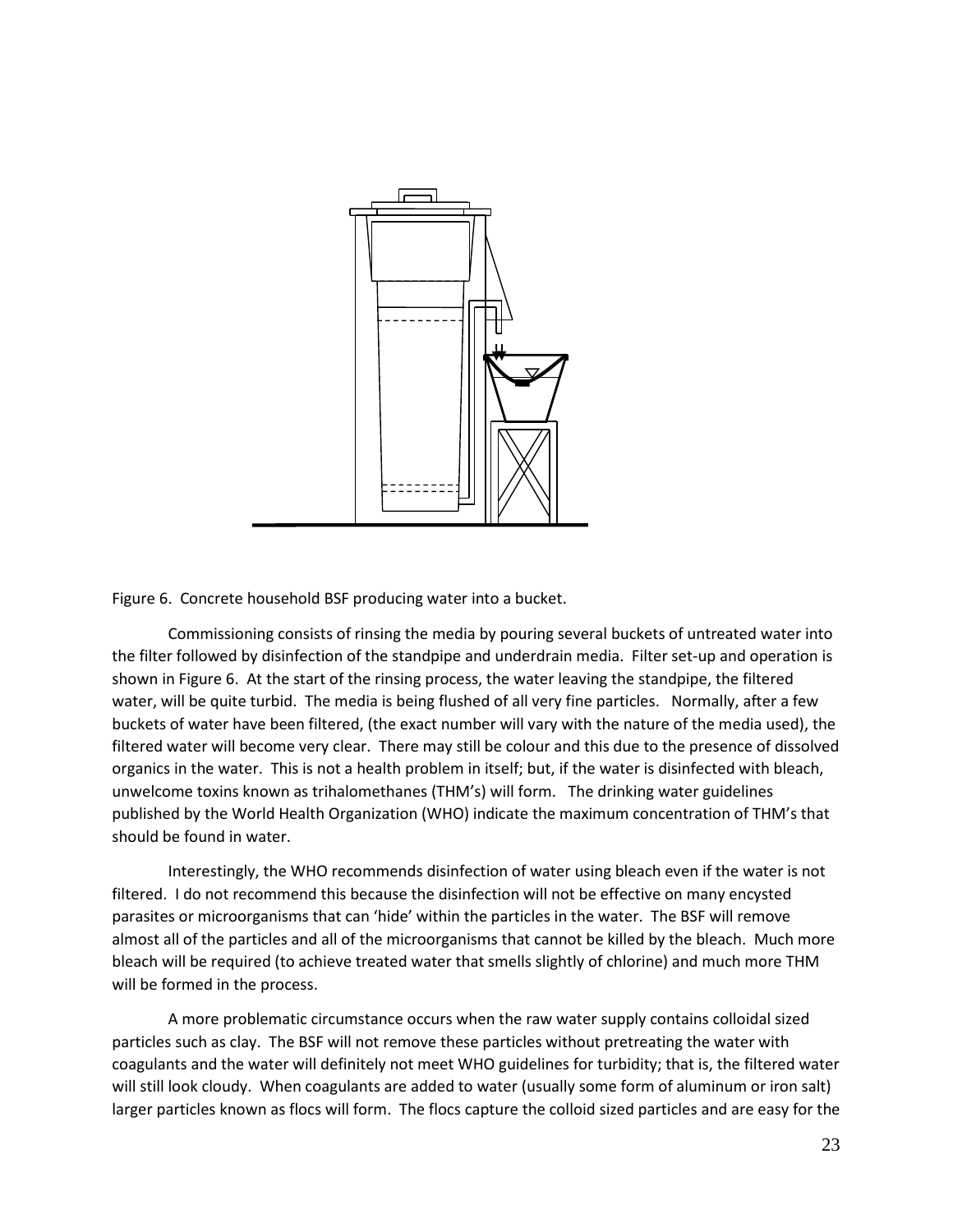BSF to remove. The BSF may require more frequent cleaning; but, this does not impair filter performance. Coagulants are not expensive but are not usually available. Consumers are usually reluctant to add any kind of chemical to the water and typically they do not do a very good job adding chemicals unless very robust procedures are introduced to remove any chance for subjective behavior. The quality of the 'cloudy' filtered water is still very good because waterborne pathogens are still being removed. The colloids are smaller than the smallest of the water borne pathogens and must be removed by some form of mechanical process. The pore sizes in the filtering media are just too large to sieve colloidal particles from the water. The microorganisms are removed by biological processes that are not affected by the presence of the colloids and the microorganisms cannot attach or live on the colloidal sized particles because the particles are too small.

(Note regarding turbidity: Turbidity increases when the color of the water increases and when the number of particles suspended in the water increases. Turbidity is measured using special equipment known as turbidity meters. The WHO drinking water guidelines clearly specify maximum levels of turbidity and water with turbidities that exceed their guidelines is considered unsafe for human consumption. Clearly, there are circumstances where this is not so.)

The production of water from the BSF should be determined during the rinsing process using a bottle or container of known volume and a watch with a second hand. It is very important that the flow rate not exceed manufacturer's specification (plus or minus 10%). Recall, the flow rate is determined when the filter is completely filled with water.

Once the filtered water runs clear or as clear as it is going to be a dilute solution of household bleach is poured into the standpipe outlet using a special U-shaped tube that attaches to the filter outlet (See Figure 7.). Sufficient disinfecting solution (about 1 or 2 liters) is poured into the standpipe to disinfect the standpipe and underdrain gravel. One or two additional buckets of water are poured into the filter to flush the chlorine solution out and the filter is ready for use.

With use over a period of one or two weeks depending on the concentration of microorganisms in the untreated water poured through the filter a biolayer is formed. The biolayer includes the layer of particles near the top of the filtering media that develop a biofilm over their surface and the schmutzdeke if the one is formed.

The **biolayer will form naturally**, *without the addition of any other substances*, provided the water contains living microorganisms that form biofilms. Experience indicates that all-natural occurring water that contains microorganisms will form a biolayer.

No other substances should be added to the surface of the media layer or included anywhere else in the media used in the BioSand Water Filter, including inorganic coagulants or organically derived coagulants such as those derived from the meringa seed. Inclusion of charcoal layers or layers of granular activated carbon or zeolite should be avoided. It is very important that the media in the BioSand Water Filter be selected as described in preceding discussions. Inclusion of any of these layers would detrimentally impact on the performance of the BSF. In fact, filter systems which include these modifications should not be considered acceptable variations of the BSF technology.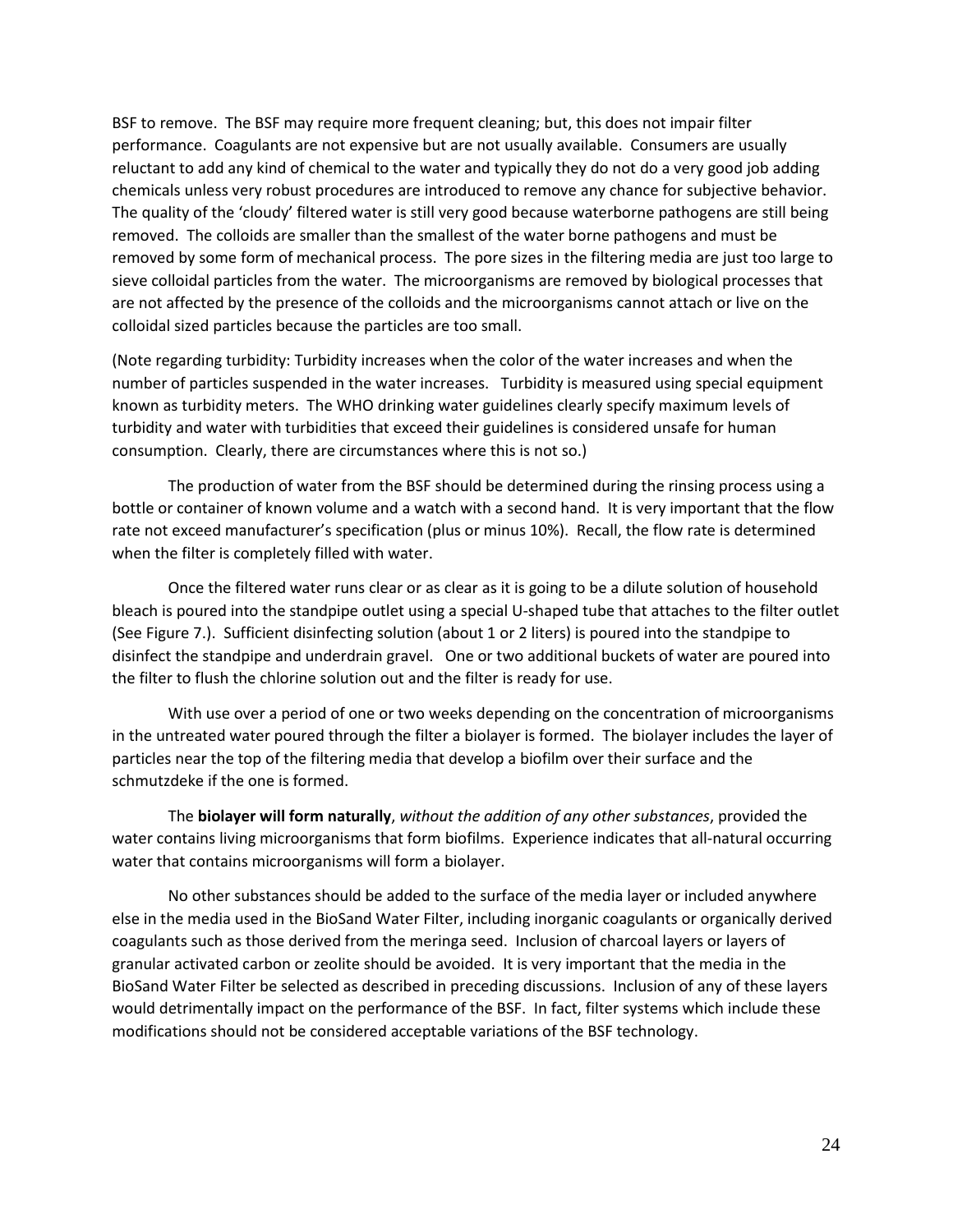

Figure 7. Household concrete BSF with disinfection U-tube attached to outlet of standpipe.

### Water storage

Filtered water should be captured in a clean, adequately sized storage container. Ultimately, the filtered water will need to be dispensed and the storage container may have provisions to safely do this. Dispensing filtered water using a dipper or cup should be avoided because of the risks of recontaminating the water. Filtered water should be protected from dust, insects and other forms of potential contamination. Often consumers will not use another clean bucket to capture and store the water but will use a jug like container with a very small inlet and a feature for dispensing the water. This type of container is not easy to use with the outlet provided by the BSF. The water that flows and ultimately drips from the standpipe is difficult to catch the 'dribbling' water using a container with a very small opening.

(An idea that has been used to control 'dribbling' is to put a 90-degree elbow on the bottom of the outlet pipe. The dribble changes from a very wild rotating pattern to a straight vertical one that can be easily controlled.)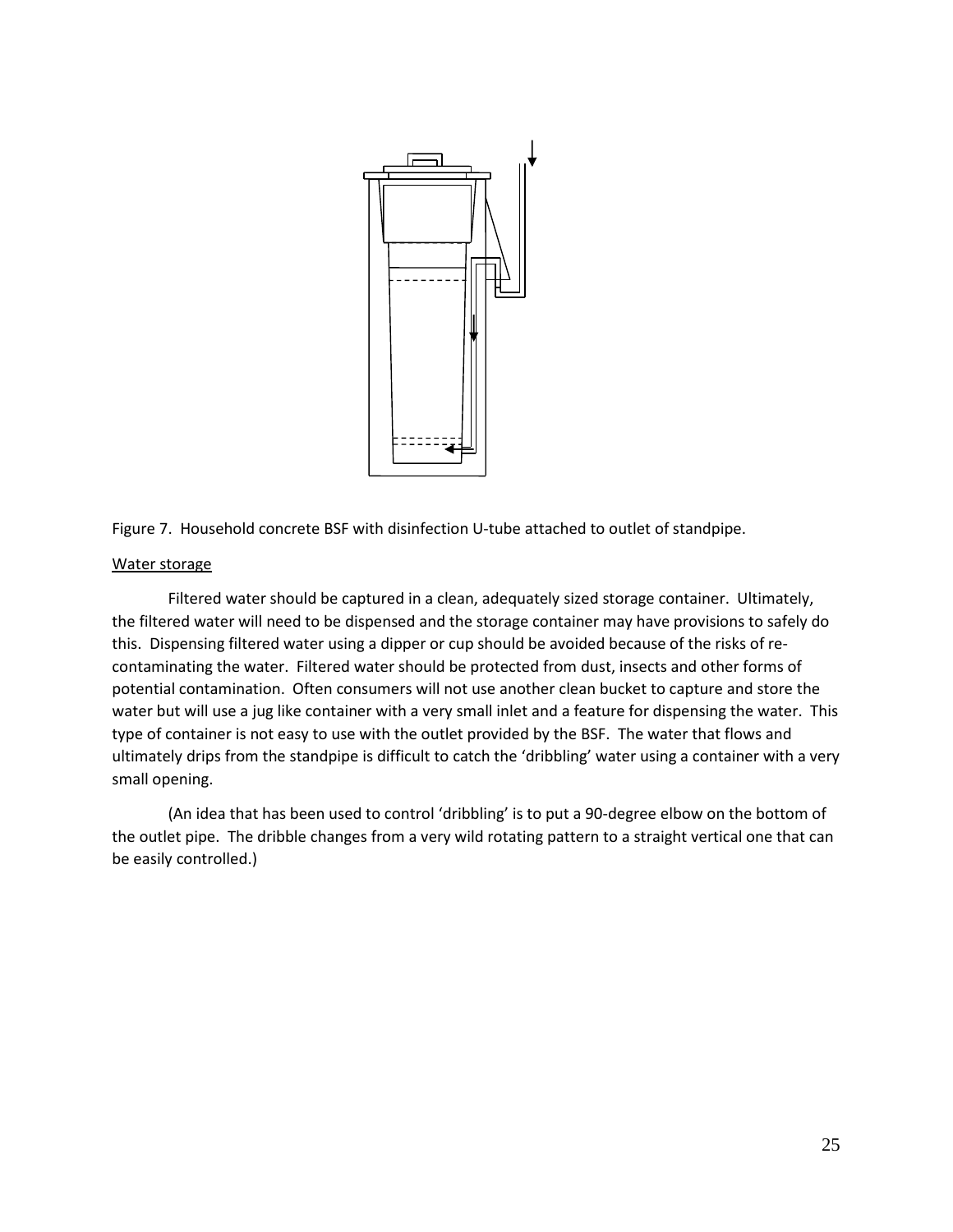

Figure 8. Concrete household BSF with dispensing container and extended standpipe outlet.



Figure 9. Concrete household BSF with dispensing container and flexible hose connecting standpipe to inside container.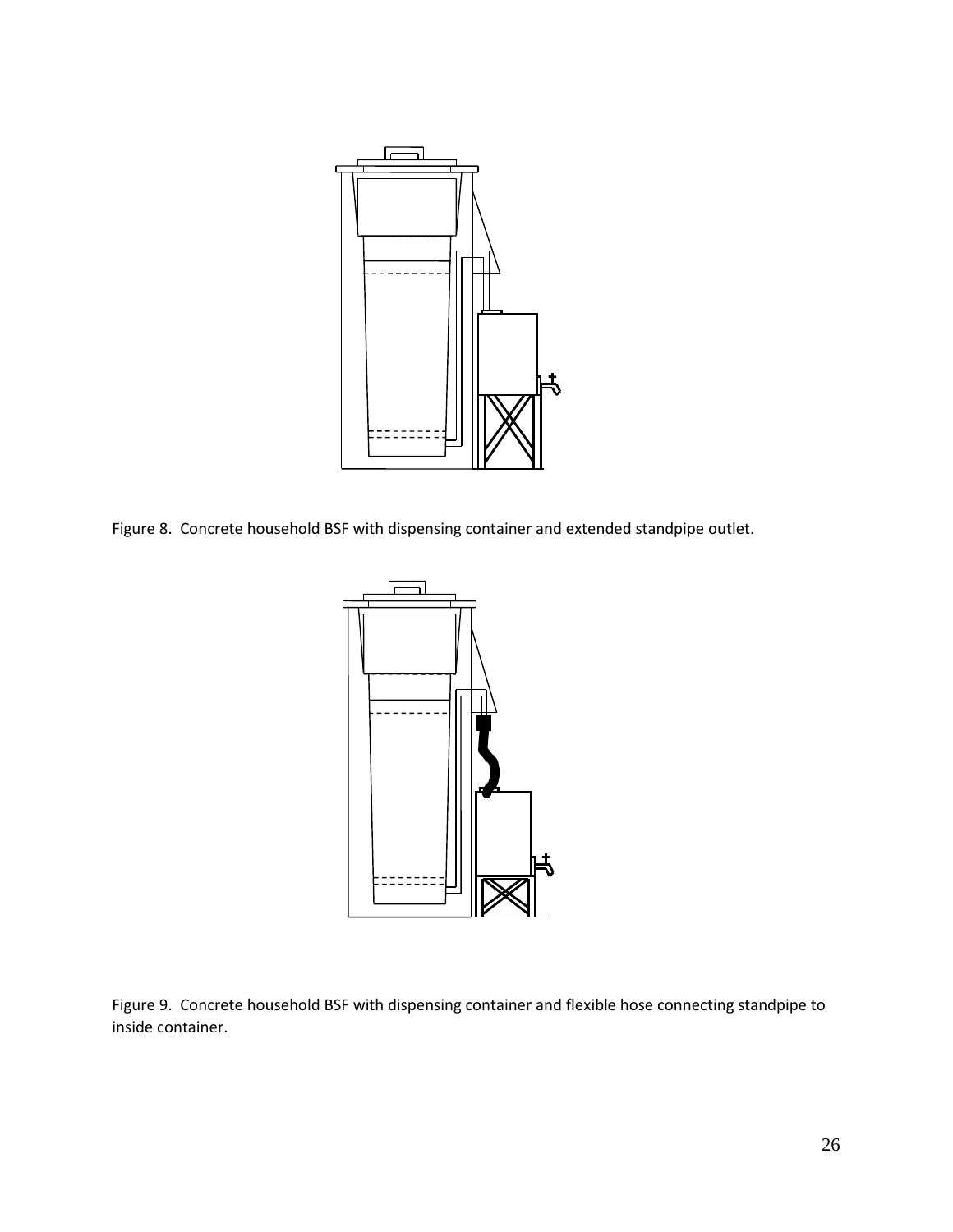Consumers and manufacturers have developed very ingenious solutions to this problem. One solution consists of extending the length of the pipe from the standpipe outlet to where it can be inserted directly into the small opening (See Figure 8.). Another solution consists of attaching a pipe to the standpipe outlet and inserting the pipe directly into the clean water container that may now be some distance away (See Figure 9.). The danger with both of these solutions is that the standpipe may completely fill with water, (including the horizontal section in the nose and the vertical portion of the outlet), and water will flow from the filter by siphoning action. Siphoning should definitely be avoided for the following important reasons:

- 1. It will cause increased flow rate from the filter that may diminish filtered water quality.
- 2. The filtering media may compact. Pore sizes in the filtering media will be smaller and flow rates observed during correct, normal filter use will be too low.
- 3. The siphoning action may dewater the filter such that there is no paused water on the surface of the filtering media. This would seriously damage the biolayer and the ability of the filter to remove bacteria and viruses.
- 4. Once dewatered the filter media may draw in considerable air. When water is added the resulting air binding may seriously decrease flow through the filter. (Note that this can be eliminated by adding water through the filter outlet using a device similar to that used when disinfecting the filter as part of filter commissioning.)

Siphon breaking can be achieved by inserting a siphon breaker as shown in Figure 10. The siphon breaker must extend upward above the top of the raw water chamber and than turn downwards to avoid the chance that foreign material may fall into the outlet and contaminate the water. As well a small screen should be placed over the opening to prevent insects from entering and colonizing the siphon breaker itself. A similar devise may be used with a flexible hose. Note that the siphon breaker is open at the top with the opening facing downward. This device appears awkward but it does eliminate the risk of siphoning.

An alternative method for siphon breaking is to drill a very small diameter hole in the outlet pipe at the point where the pipe leaves the filter nose toward the front of the pipe. A problem that might be experienced is that a very small amount of water may leak from this hole but this would be unlikely if  $\mathcal{V}_2$ inch PVC pipe is used.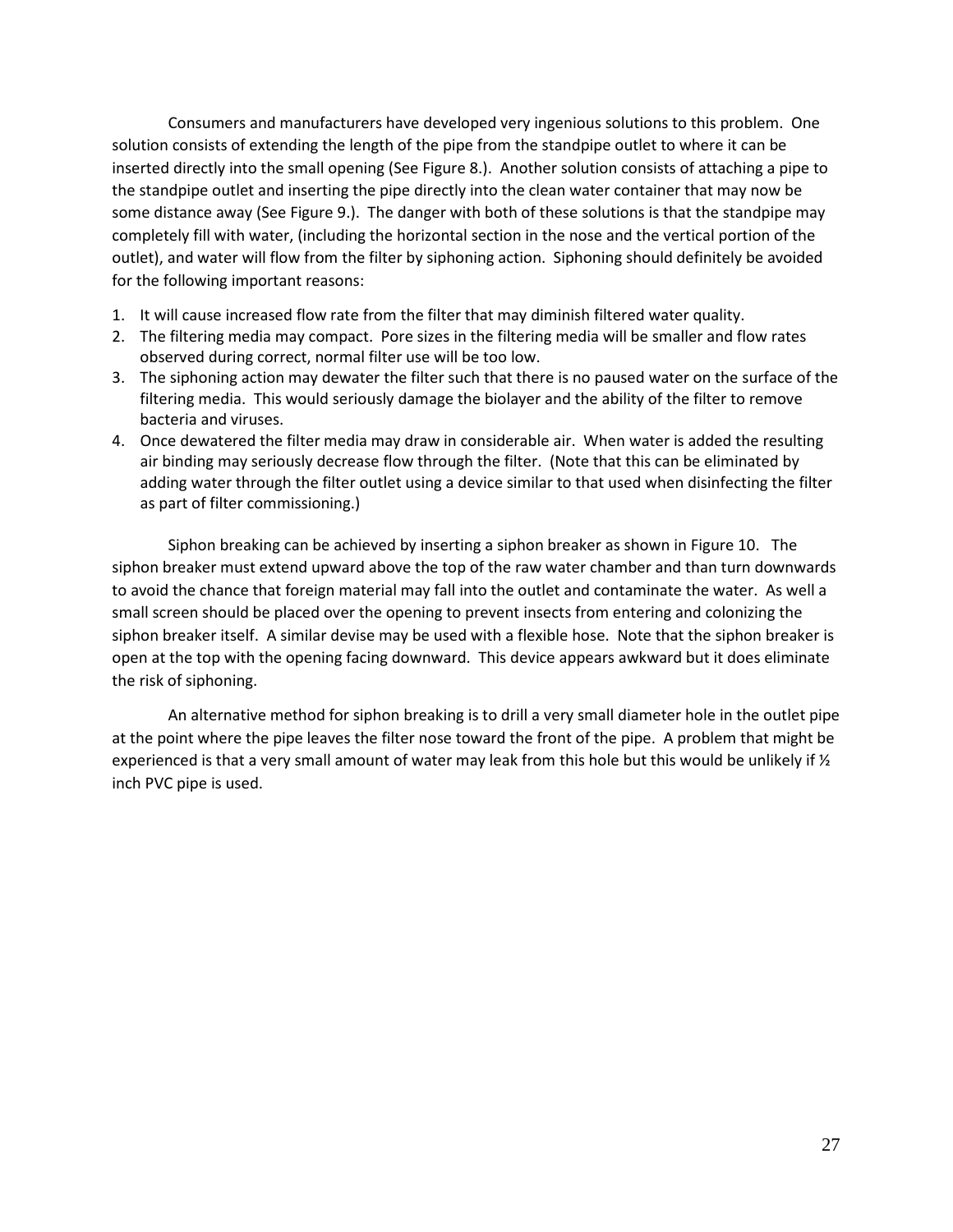

Figure 10. Concrete household BSF with dispensing container, extended standpipe outlet into container and siphon breaker.

# Cleaning (maintenance)

With time and use the surface of the filtering media will accumulate inorganic and organic material that will plug the pores and decrease the flow rate through the BSF. The BSF does not exhibit breakthrough of untreated water – it cannot – the flow gradually decreases as the pores are plugged. Untreated water is not forced through that portion of the filter media responsible for treating the water. In fact, as the flow through the BSF decreases the quality of the filtered water increases. When the production of filtered water is unsatisfactory (too low) it is time to clean (maintain) the filter media. This is a simple process that is performed as follows:

- 1. The raw water chamber is filled approximately one-half full with the diffuser in place.
- 2. The diffuser is removed.
- 3. The surface of the filtering media is vigorously agitated with your hand or using a brush. At no point are the fingers or the utensil ploughed into the media any deeper than the upper 1 cm. (Recall only the upper centimeter or so is actually plugged.) Rapid movement of fingers across the surface of the filtering media will cause a turbulence that will agitate the media to a depth of at least 1 cm.
- 4. The filter sand is allowed to settle occurs in a few seconds.
- 5. The water containing the suspended material is removed with a ladle or cup.
- 6. The surface of the filtering media is leveled.
- 7. The diffuser is replaced and the filter is ready for use.

If the flow rate has not satisfactorily recovered the cleaning procedure can be repeated.

Note that media is not normally removed and new media is never required. The media is in effect 'cleaned in place'. This system of cleaning works very well because the biofilm surrounding each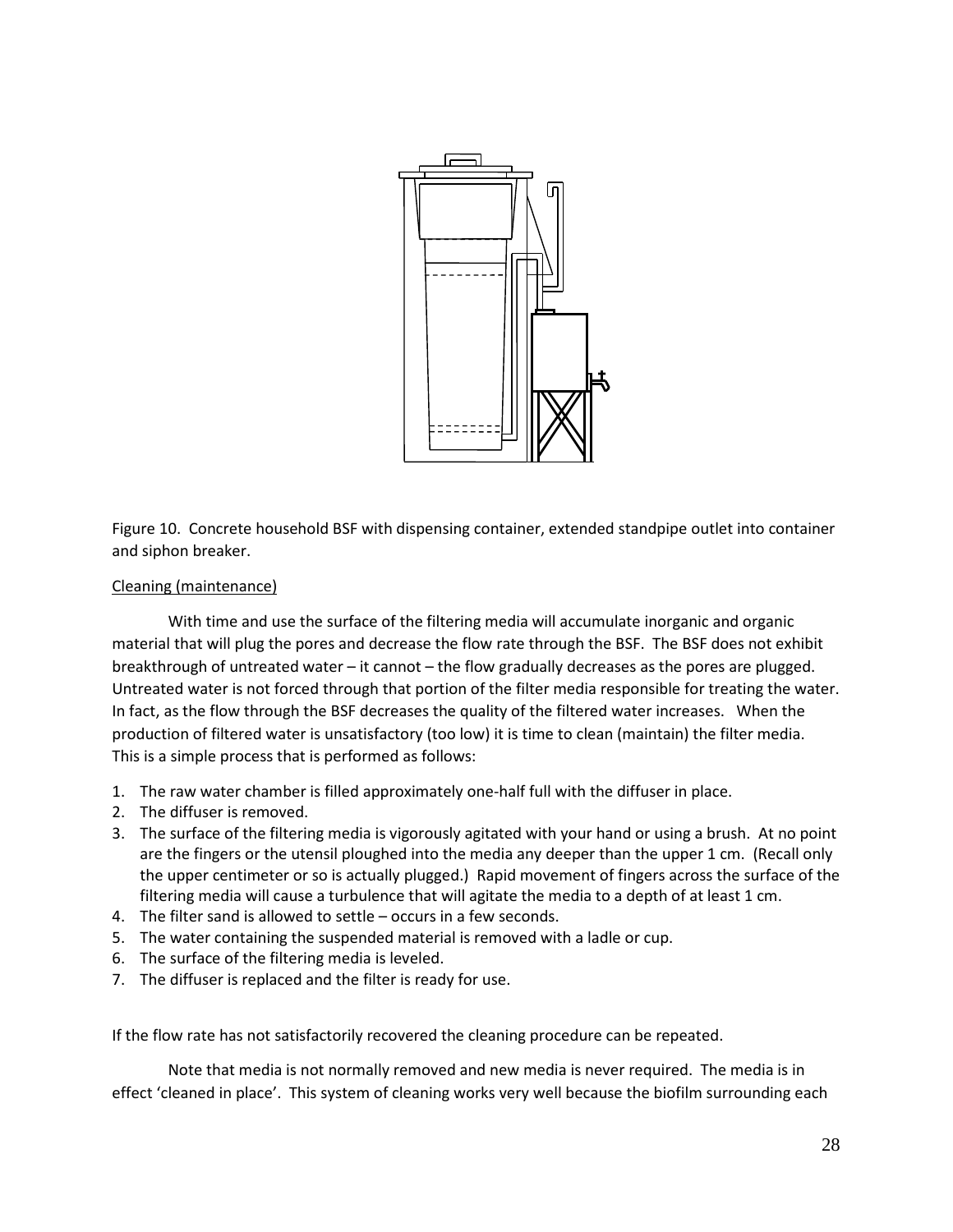of the particles that comprise the top 1 cm or so of the filtering media is not removed as it is when traditional slow sand filters are cleaned (the top layer is actually removed). It is interesting to note that a simplistic variation of this form of cleaning of slow sand filters is known as 'harrowing' and is only minimally successful and still very labour intensive.

Rigorous deep agitation of the filter media during cleaning, where the fingers are deeply immersed well into the media (more than 2 cm) can temporarily impair filter performance (for a day or two). This is because the stirring action deeply buries many of the particles with the attached biofilm are and brings particles without the biofilm to the top. The effect is similar to the scraping technique used to clean traditional slow sand filters though not quite as severe. The performance of a deeply agitated filter will recover once a biofilm forms on the newly available particles.

There may come a time when the 'clean-in-place' procedure does not result in adequate recovery of the flow. When this happens approximately 5 cm of the filtering media should be removed, washed thoroughly in a bucket to remove all of the particulate material, and then replacing it into the filter. The ability of the filter to remove bacteria and viruses will be diminished but will fully recover in one or two days of use.

### Manufacturing considerations

It has taken almost 20 years to develop the present design of the household concrete BioSand Water Filter and associated manufacturing system. Manufacturing with good quality control was always considered important to insure performance consistency. This remains a particularly challenging objective in the difficult manufacturing circumstances typical of disadvantaged communities worldwide and the limited technical skill of the individuals who are expected to become 'filter technicians'.

Several concrete forming and casting techniques were tried but the use of steel molds was selected as method of choice for forming the concrete vessel. The design of the concrete vessel ultimately accepted was the result of eight design reviews that involved the construction of eight steel molds and considerable experimentation. The steel mold that is presently recommended can be manufactured anywhere in the world in steel fabrication shops that contain only the minimum equipment required to 'cut, paste and drill' steel. Tools required to manufacture the molds include an oxy-acetylene cutting torch, grinders, polishers, welders and drills. Mild steel materials include plate, angles and tubing and steel bolts. High quality shop drawings have been prepared and have been used on several occasions in Canada, Latin America, the Caribbean, Asia and Africa. These drawings are made available after required training is completed.

The concrete vessels formed using the steel mold will conform to the BSF design described earlier. It is not essential that all BSF's use exactly the same design but it is important that they also conform to the critical BSF design elements identified earlier.

Individual steel molds can be used to form many thousands of identical filter vessels. Wood molds can only produce twenty of thirty vessels before they need to be repaired or even replaced. The unit cost of vessels produced using steel molds is much smaller than that using wood molds.

At one time BSF's were manufactured using found plastic tanks that could easily be modified to form a BSF. Plastic garbage cans, empty plastic barrels that had been used for storing food and even new plastic containers were tried. The plastic container was fitted with a standpipe and diffuser (usually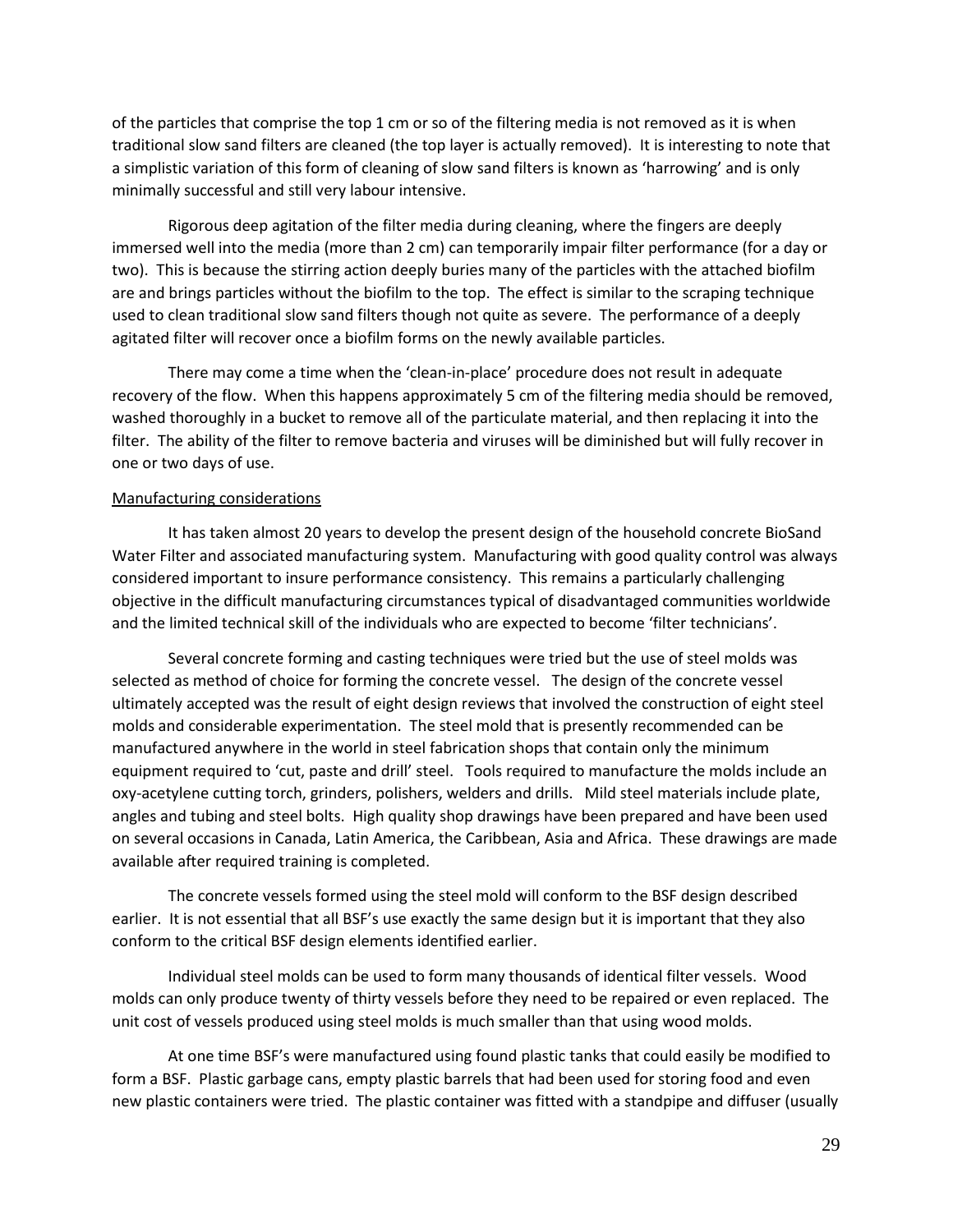some sort of plastic wash basin that fit the opening of the container). These were somewhat successful. However, the materials were often difficult to find, expensive and frequently resulted in changes in BSF design to try and use 'found' vessels that were too short or plastic wash basins that weren't quite the right size. There was very poor-quality control. The 'found' containers that were said to originally contain food stuffs actually had been used to hold chemicals toxic to humans. Many of the plastic garbage containers or similar types of containers that appeared suitable were manufactured from materials that are not considered food grade. 'Found' filter manufacturing was abandoned several years ago in favor of commercially manufactured plastic BSF's were not used at all.

Commercially manufactured plastic BSF's were quite expensive when manufactured in Canada; but, very affordable, even less expensive than concrete BSF's when manufactured in developing countries or manufactured in great quantities in developed countries.

Manufacture of filtering media is described in the aforementioned publications concerning media selection, preparation and installation.

Manufacture of diffusers and lids must conform to the criteria outlined in the description of the design of the BSF elements. Material is not important provided it is suitable for use with food and safe drinking water

## Water Supplies Suitable for Treating

Water supplies used for the production of safe drinking water using the BSF or any other treatment technology should be as free from contaminants as possible. Water supplies that are known to be directly contaminated by wastes, liquid or solid, should be avoided. Even if the treatment technology used is performing at a very high efficiency, the quality of the treated water may still be unfit for human consumption.

The first steps in treating water for drinking is to ensure that the water supply is protected and the treatment has the best chance to produce high quality water. Simply taking water directly from a river, lake or a pond without use of infiltration wells (shallow, hand-dug, covered wells adjacent the surface water supply) is not advised. The infiltration wells will eliminate all of the large material and a great deal of the very small material providing a water supply that is much easier to treat with a minimum of filter cleaning. All groundwater wells should be covered and located such that water drains away from the well site itself. Water supplies, particularly wells, should be located as far as possible from latrines or possible contamination. Rainwater should be captured in covered barrels to avoid contamination from wind-blown debris and insects including mosquitoes. Springs should be developed and protected. Standpipes should be sturdily built and provided with adequate drainage. Human activity such as bathing and washing clothes should take place well away from the water supply. Animals should be prevented from contaminating a water supply by providing necessary water to them well away from the supply itself. Wastewater of any type should never be discharged into a water supply that is intended to be used to produce drinking water.

# Measuring Bacteria Removal

The ability of a BSF to remove waterborne pathogens is typically determined by evaluating its ability to removal of certain 'indicator' bacteria that are present in the feces of warm blooded animals. The presence of these bacteria in a water supply 'indicate' that the water has come in contact with feces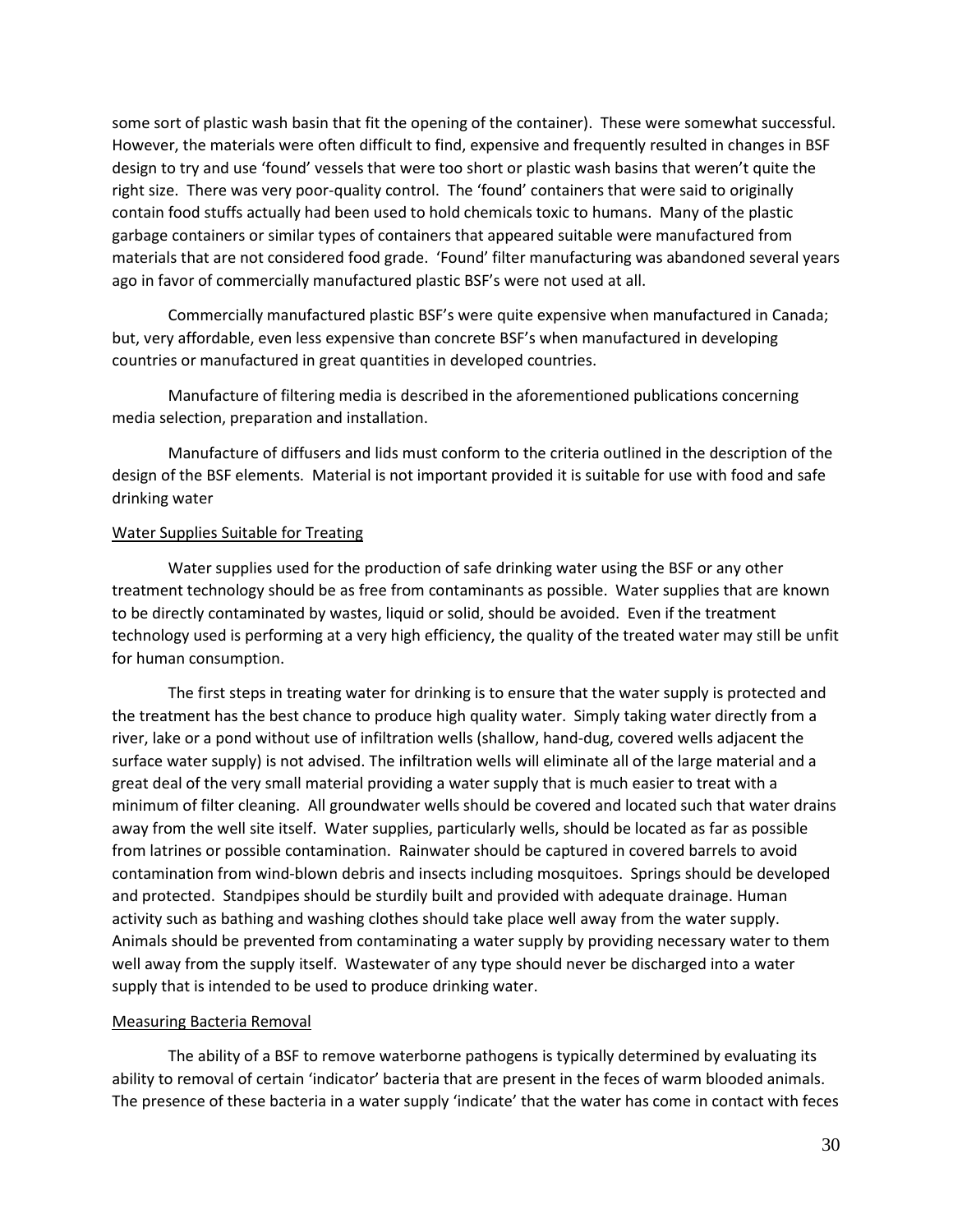and there is an unacceptable probability that the water will also contain pathogens the same warmblooded animals (humans) may carry. The bacteria selected are Escherichia colliform or e-coli bacteria and fecal colliform bacteria (in general). As well, total colliform bacteria are measured – colliform bacteria are present in the soil and the digestive systems of a great variety of other animals and the environment outside the bodies of any living organism. Total colliform bacteria measurements count the e-coli and fecal colliform bacteria as well. Fecal colliform counts include the e-coli bacteria and the two counts are often similar. If e-coli or fecal colliform bacteria are present the total colliform bacteria count can be expected to be ten times greater and never less.

Typical drinking water quality guidelines indicate that NO (zero) e-coli or fecal colliform bacteria may be present in water safe for drinking and very few total colliform bacteria may be present in water safe for drinking. The suggestion is that if ANY e-coli or fecal colliform bacteria are present the water is NOT safe for drinking. This is NOT necessarily valid when used to evaluate the suitability and safety of water treated by appropriately designed slow sand filtration and the BioSand Water Treatment technology. Traditional slow sand filters and BSF's will always remove 100% of parasites and when operated with a well developed biolayer can be expected to remove 90 to 99% of the bacteria and viruses. Pathogenic bacteria and viruses can be expected to be reduced to concentrations well below infectious levels.

A variety of quantitative and non-quantitative methods are available for evaluating the presence of indicator organisms in water. The cost of performing the specific tests, particularly the quantitative tests, can be quite high. Some evaluations are only suitable for a well funded research laboratory environment. The simplest evaluations and usually least expensive methods are misleading and almost useless.

The preferred quantitative method to evaluate the presence of bacteria (all types) is using a technique that uses an actual count. If the quantity of indicator bacteria in the untreated water is measured and compared with the quantity of indicator bacteria in the filtered water, the performance of the filtration can be determined as a per cent reduction. Exacting procedures must be followed when taking the sample, transporting the sample and having the sample evaluated for the presence of bacteria.

Another quantitative method for evaluation of the presence of indicator organisms uses 'most probable' counts. This method is most useful for examination of wastewater that has unpredictable and very high concentrations of bacteria. The method is also very good to use in conjunction with the 'actual count' techniques to provide information on how the samples need to be tested. Generally, 'most probable' techniques do not provide as useful information as 'actual count' techniques when used to evaluate water that is used for drinking.

When the only information required is an indication of the presence (or absence) of indicator organisms, techniques suitably named, 'presence-absence' tests may be used. If the tests are positive one or more indicator organisms are present. This is the only information provided. 'Presence-absence' tests are of limited value in most of the environments and conditions where the BSF technology is used. However, if post-filtration disinfection is used and zero indicator organisms are expected, 'presenceabsence' testing can be of great value.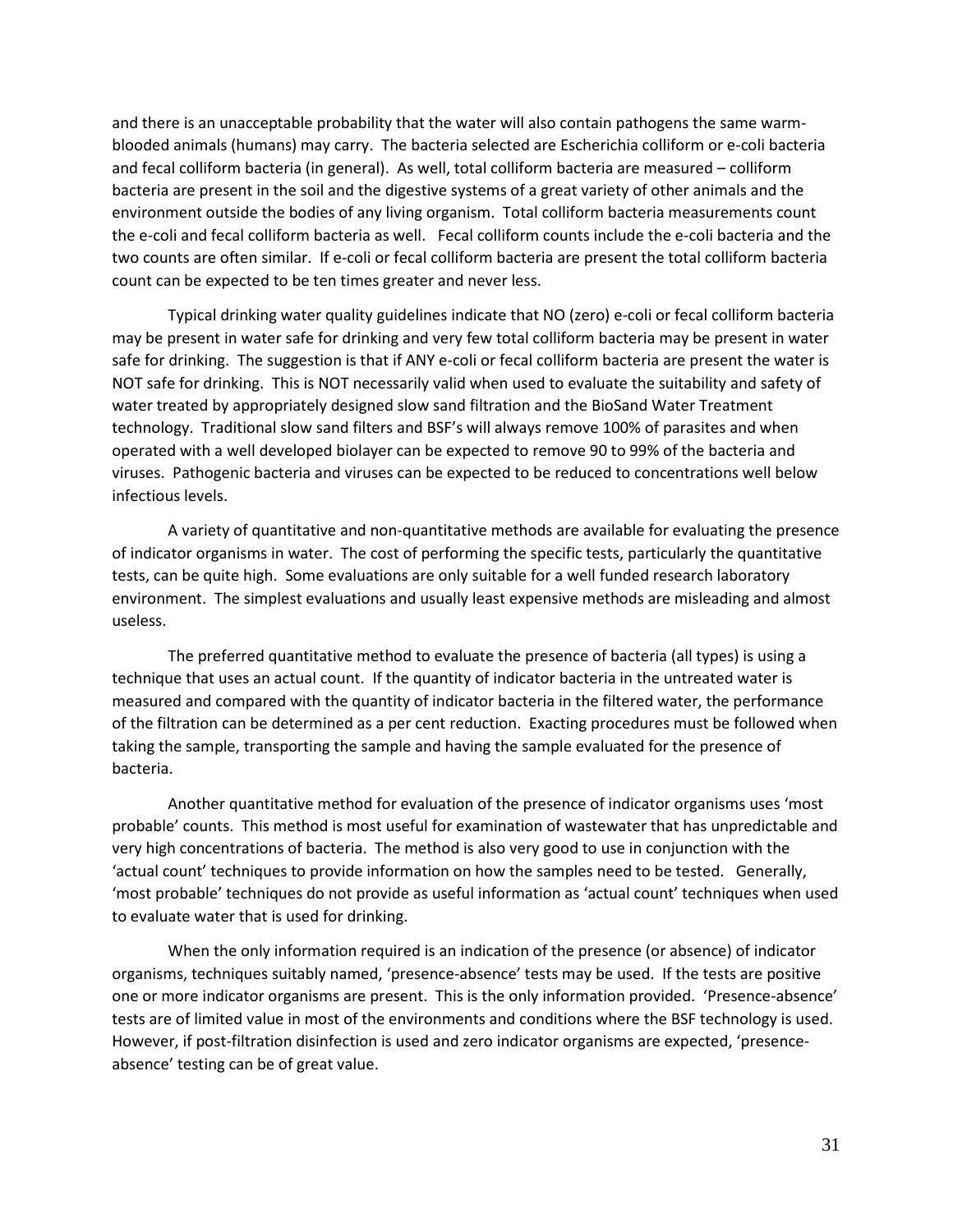# Performance

The household concrete BSF technology has been in use for more than 25 years (12 years in 2007). There are now estimated to be more than 2,000,000 in use. There have been numerous studies on a number of field projects and in laboratories in several reputable universities. Not all of the individuals or institutions executing the studies have a good understanding of the conditions in which the various household water treatment technologies must function. That said the BSF technology has performed quite satisfactorily.

Performance evaluation of any household water treatment technology is a technically sophisticated process. It must be performed in the context of the circumstances that the technology is used and must be performed by individuals who are very familiar with the technologies they are evaluating. No matter how carefully performance evaluations are designed and implemented, they will be seen wanting by someone. Ultimately, any water treatment technology must be considered useful and valuable by the people who use it – the consumer community. It is disturbing to observe how the performance evaluation process can be ruined and distorted by self-serving individuals and organizations in every corner of the world. Despite these concerns the **BioSand Water Filter technology has performed well**.

No other household water treatment technology can make all of the performance claims that the BSF technology can. That is because the BSF technology is based on well established, long accepted principles, that have been verified and demonstrated for almost 200 years and are understood and accepted by professionals in the water treatment industry. Water treatment professionals **expect** to see confirmation of the performance of the BSF technology in the circumstances in which it is used.

The following significant claims regarding the performance of an individual household BSF operating in the laboratory or field environment are:

- 1. Almost 100% removal of particulate matter larger than colloidal sized particles.
- 2. Almost 100% removal of colloidal sized particles if pretreatment is used.
- 3. 100% removal of parasites, helminthes and larger organisms.
- 4. 90% to 99% removal of bacteria and viruses.
- 5. Greater than 99% reduction in iron and manganese with or without pretreatment depending on characteristics of water.
- 6. Reduction in concentration of dissolved organic substances will vary depending on the nature of organics and whether pretreatment is used.
- 7. Up to 50% removal of inorganic toxins, without use of pretreatment and when a biolayer has formed.
- 8. Up to 99% removal of inorganic toxins, including arsenic, mercury and lead, with use of pretreatment, with or without the formation of a biolayer.
- 9. Up to 99% removal of organic toxins with formation of biolayer.
- 10. Reduction of fluoride to concentrations safe for human consumption (under development using the Nalgonda technique from India).
- 11. Known to eliminate skin, eye, nose and other infections when used for bathing.
- 12. Capable of being appropriately operated and maintained with minimum or no supervision once consumers have been adequately trained.
- 13. Affordable.
- 14. Sustainable.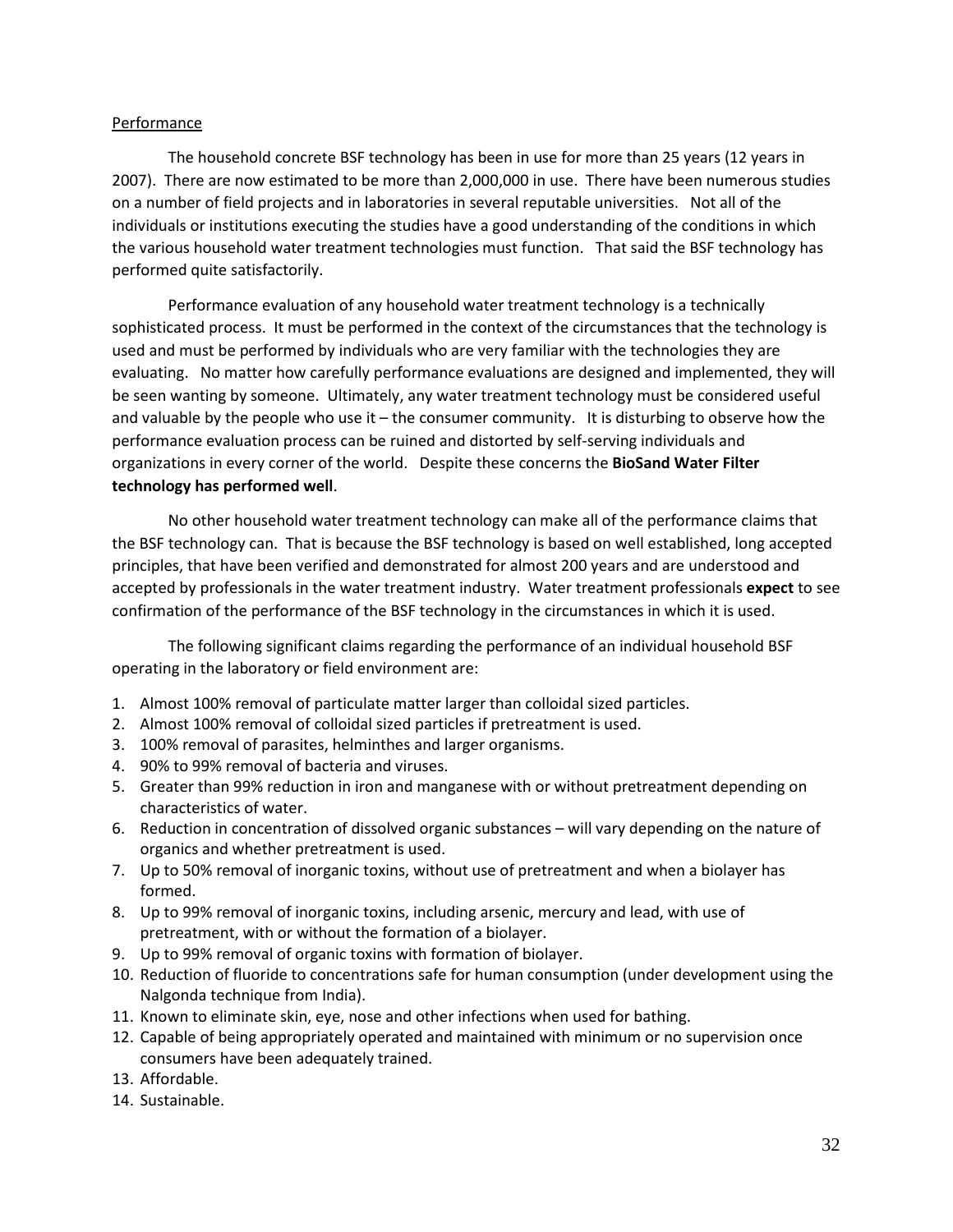- 15. Desirable.
- 16. Operated with zero maintenance costs.
- 17. Life expectancy of ten years or more.

The following significant claims regarding the performance of BSF technology as used by entire communities around the world are:

- 1. Capable of being manufactured by target communities in every instance.
- 2. Capable of being technically supported by a great number of individuals and organizations worldwide.
- 3. Affordable by target communities.
- 4. Desirable by target communities.
- 5. Sustainable by target communities with minimal of product support.
- 6. Almost 100% acceptance and use by local consumers.
- 7. Significant improvement in the health of community elimination of cholera, 40 to 60% reduction in diarrhea and associated gastro intestinal disease without use of any form of disinfection or other forms of water and sanitation intervention.
- 8. Support micro-business opportunities.

## **Training**

The household concrete BioSand Water Filter technology was developed to permit technology transfer at all levels of manufacturing and use. The first training programs were developed by 1995. Very good training programs and manuals were developed and implemented in the late 1990's and have improved significantly since. The training manuals and details pertaining to the design of the steel mold were only made available as part of week-long training programs.

There were many unusual challenges that the BioSand Water Filter training programs needed to overcome. The technology transfer needed to be as complete as possible. Individuals who took the training program needed to feel confident that they could implement household concrete BSF programs themselves. The training program needed to be accessible to individuals with little or no technical background – training used a minimum of technical jargon without compromising completeness of accuracy. The benefit of not using technical jargon was that the training was readily translated in the numerous circumstances where participants did not understand English. Training needed to be completed within five full working days and be affordable to participants. Training needed to be guided, as much as possible and practical, using color photographs (not black and white drawing or black and white photographs which lose or don't communicate considerable important information) demonstrating each step of the variety of activities being taught. The training identified additional resources that are available (internet) and be very useful to participants for little or no cost. Finally, after observing how the BSF technology was being compromised by well meaning but ill-informed implementing or training organizations I believed it was absolutely necessary to provide a technical resource that they could refer to or query when they had questions or when confirmation was required for some detail concerning the technology – the web site [www.manzwaterinfo.ca](http://www.manzwaterinfo.ca/) was developed to serve this need.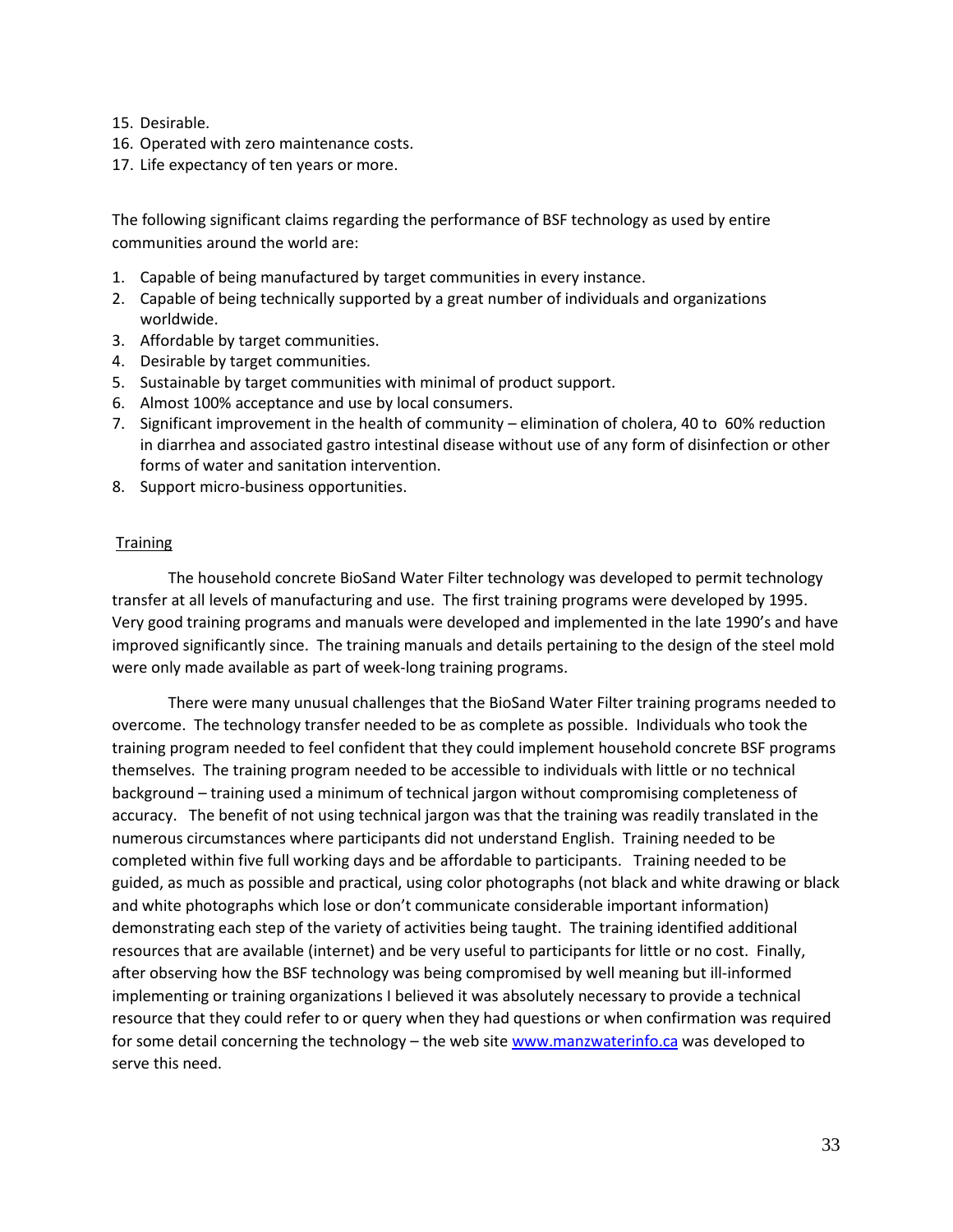Individuals who participate in BSF training programs with the intention to implement household concrete BSF programs or provide training to others are responsible for implementing their programs as described in the training they received and to train others in precisely the same manner as they were trained. There is little room for creativity. It has often been observed that a *major flaw of the BSF technology* is that is *too simple*! It worries me that individuals can take a BSF training course or part of one and without ever implementing a program decide to make modifications to the technology. This is truly unfortunate! The designs and methodology provided are provided essentially without cost or royalty – the only price is that best efforts must be made to replicate the technology as described. It is understood that circumstances are different throughout the world and that strict adherence to the design and operating principles inherent to the BSF technology may be challenging. However, there have never been circumstances where modifications to design and implementation are justified. Worse, when changes were made, they inevitably compromised the integrity of the BSF technology itself and perhaps the use of the technology to help the many millions of people who could benefit from its use.

A situation that is both satisfying and disappointing is the 'class project' approach to sand filtration. The teacher demonstrates how a sand filter can be constructed with a clear plastic container and some fine sand that happens to be available. The demonstration is very useful if limited to teaching the nature of sand filtration and how a full-scale filter might work. Miniature concrete filters were actually used in the first projects in Nicaragua to describe to concrete filter design and operation to intended consumers, health workers and engineers. Occasionally, an overzealous teacher represents to the students that they have now created a 'real' sand filter that can be used to remove dangerous waterborne pathogens from their contaminated water supply in their home! The 'mini' sand filters the students create probably do about as good a job treating pathogen contaminated water as the sand-ina-barrel filters discussed earlier. 'Class projects' of this nature should be limited to demonstration-type projects for which they are very useful. The manufacture of properly constructed sand filters is serious business.

### **Conclusions**

The concrete household BSF technology is about empowerment. It is empowerment of the individual, the consumers, the donors who provides the resources 'to make a difference' to the human condition. It is about empowerment of the implementing individuals operating independently or as a part of a larger organization often performing their tasks with minimal financial reward but with maximum personal satisfaction knowing how important their contribution to humanity is.

The concrete household BSF technology is mostly about helping individuals who benefit from the technology, while preserving their dignity, to improve their wellbeing and enabling them to realize their potential.

There are now a great many BSF designs that use exactly the same water treatment process based on exactly the same design principals described in this paper. The various types of BSF's differ with respect to scale, construction material, appearance, cost, methods for managing the supply of untreated water to the filter and methods of maintenance. The various types do not compete with each other. There are applications for each of these types of BSF's.